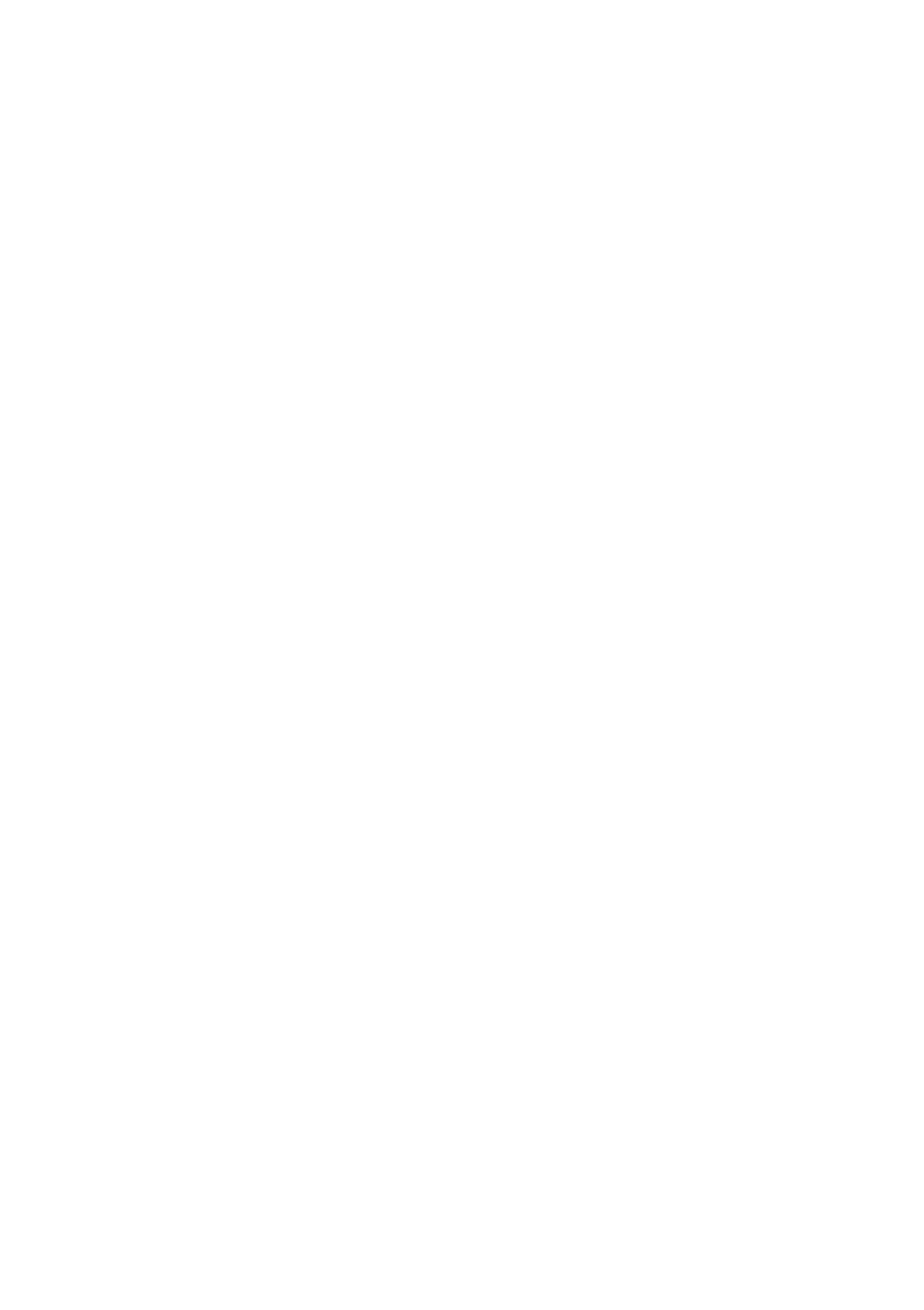### **Introduction**

When I came out as trans and began medically transitioning in 2020, I thought I was well informed. I knew the pathway to HRT in New Zealand, I knew what medications I wanted to be on, and I knew the other steps I wanted to take in transition. But in the year since then I've learnt so many hard lessons in getting the care I needed. I would have killed for someone to have taken my hand and guided me through all the pitfalls waiting for me.

This guide attempts to fill that role. It is not a comprehensive resource, but rather a collection of tips, gotchas, and otherwise missing information that I've learnt in transition. It's obviously not medical advice, but I hope you find it helpful, or know somebody in your life that might. Transition is hard, getting the care we need shouldn't be.

 $\sim$  Madi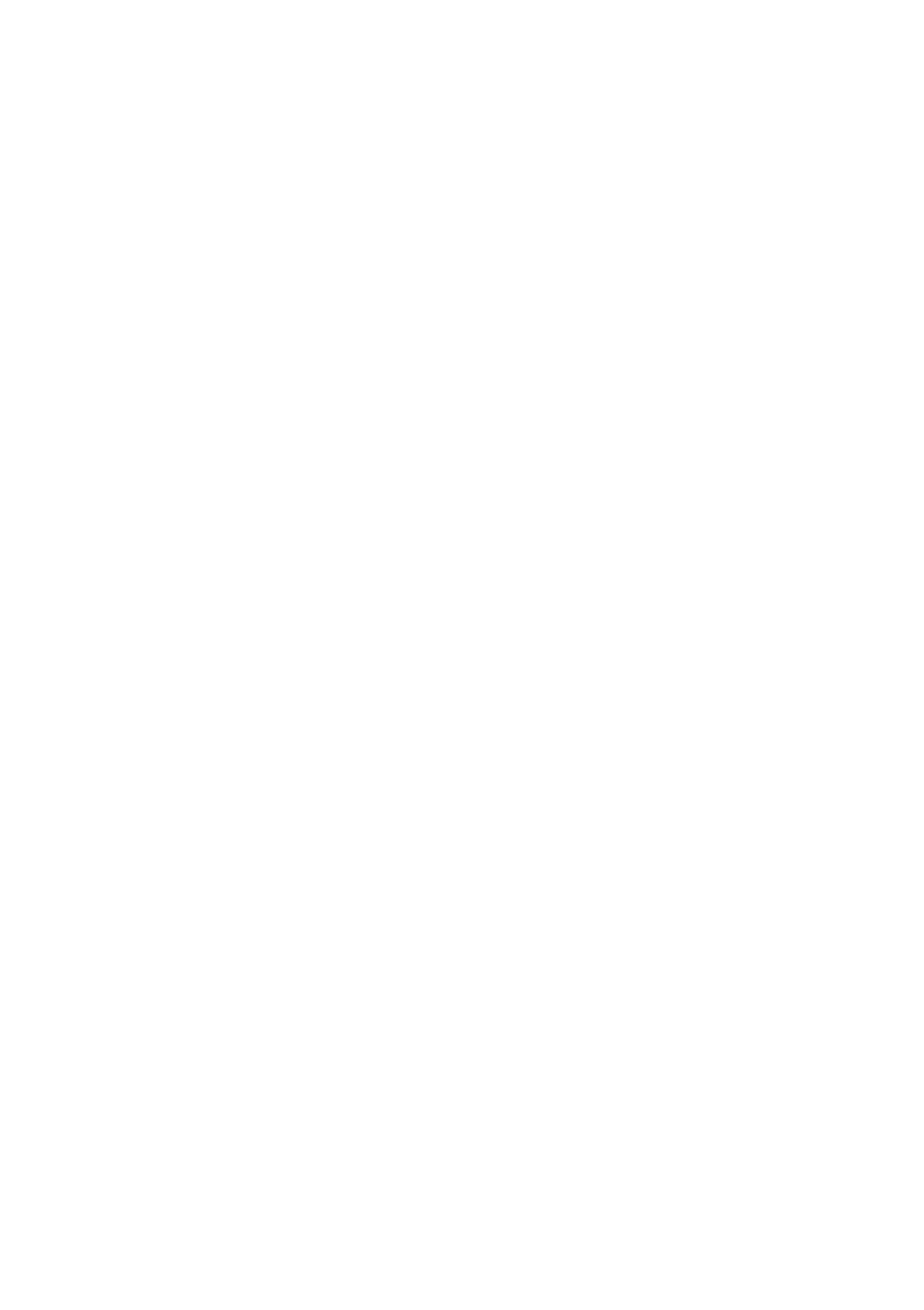# Part I **Health Professionals**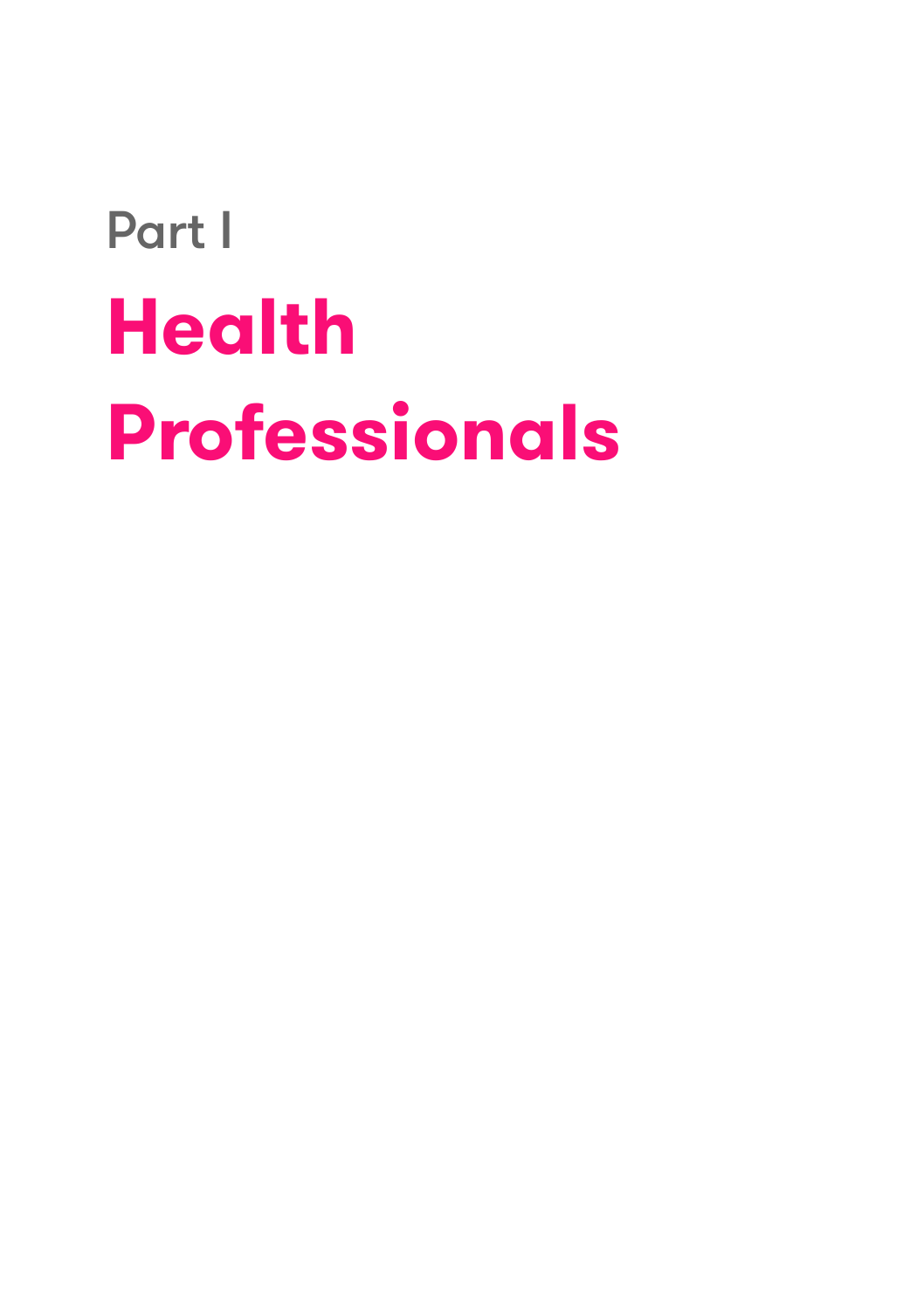If the medical landscape for trans care in New Zealand could be summed up in one sentence it would be "misinformed, but not malicious". Most of the health practitioners here really do mean well, but are also chronically uninformed in contemporary trans care. You need to be your own advocate, and know exactly what care you need.

The exact pathway for getting on HRT in New Zealand differs slightly for every DHB. The basic steps will be talking to your doctor, getting referred to the endocrinology department, possibly getting an HRT letter from a psychologist, waiting several months, then getting prescribed HRT.

#### **Doctors**

Chances are your local GP hasn't dealt with many trans patients, and isn't up to speed with the latest in trans care. All they need to do is follow the standard pathway for HRT in your DHB. However, it's worth trying to find a GP that is well informed in trans care, because they will be handling your future medical transition after you see the endocrinologist.

GPs are also extremely cautious, and if you can't change GP, or your GP isn't giving you the care you believe you need, the best thing you can do is find a health professional known to be informed, and get a referral/note from them for your GP. They are far more likely to change their approach based on precedent than any amount of research or evidence you bring to the table.

While many GPs may be reluctant to do so, they are able and allowed to change your HRT dosages or medications once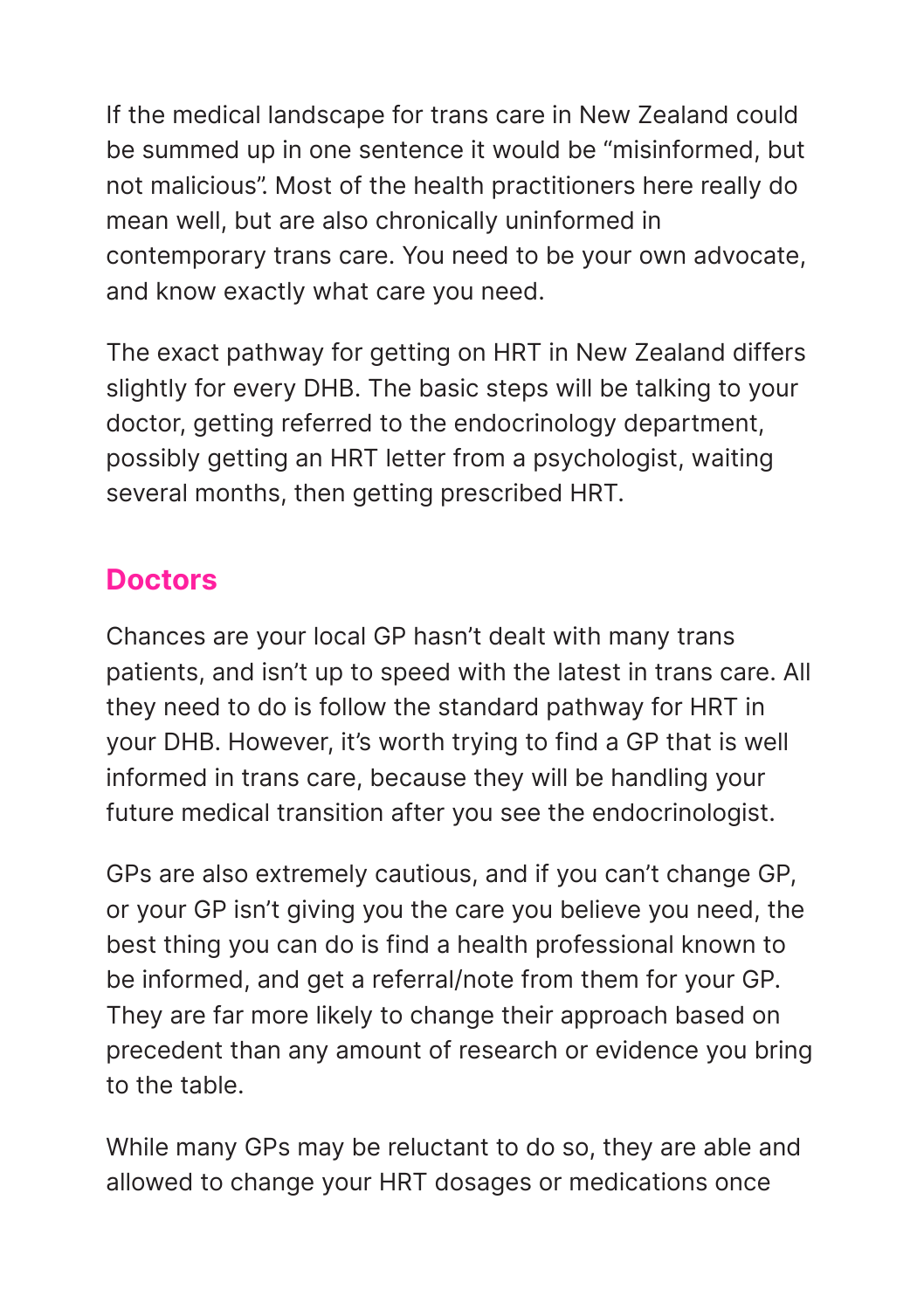you have begun transition, without having to be referred back to an endocrinologist.

#### **Endocrinologists**

When I began transition I believed that, no matter how uninformed my GP at the time may have been, once I got to the endocrinologist everything would fall into place. Hormones are literally their job. Unfortunately many endocrinologists in NZ are also misinformed in todays standards of medical transition.

Do your own research before you go to the endocrinologist. Find the medications you would like to be on (read part II of this quide to help!), and what a rough dosage schedule might look like for you. You don't need to be a hormone specialist, but you do need to know if what the endocrinologist is telling you is harmful or doesn't make sense.

If your endocrinologist is prescribing you a harmful dosage schedule, refusing to test your levels, misgendering you, or otherwise not meeting your own standards of care, then request a new one. Contact your DHB, outline your concerns, and they should be able to reassign you. Ask your GP to help if this process isn't straightforward in your DHB.

My own experience — I was referred to an intern endocrinologist who put me on 1mg/day E pills for the first 6 months, to be raised by 1mg increments every 6 months to a maximum of 3mg. This is an absurdly low dose, and in combination with the 50mg of cyproterone she prescribed (a dangerously high dose, see Part II), I would have been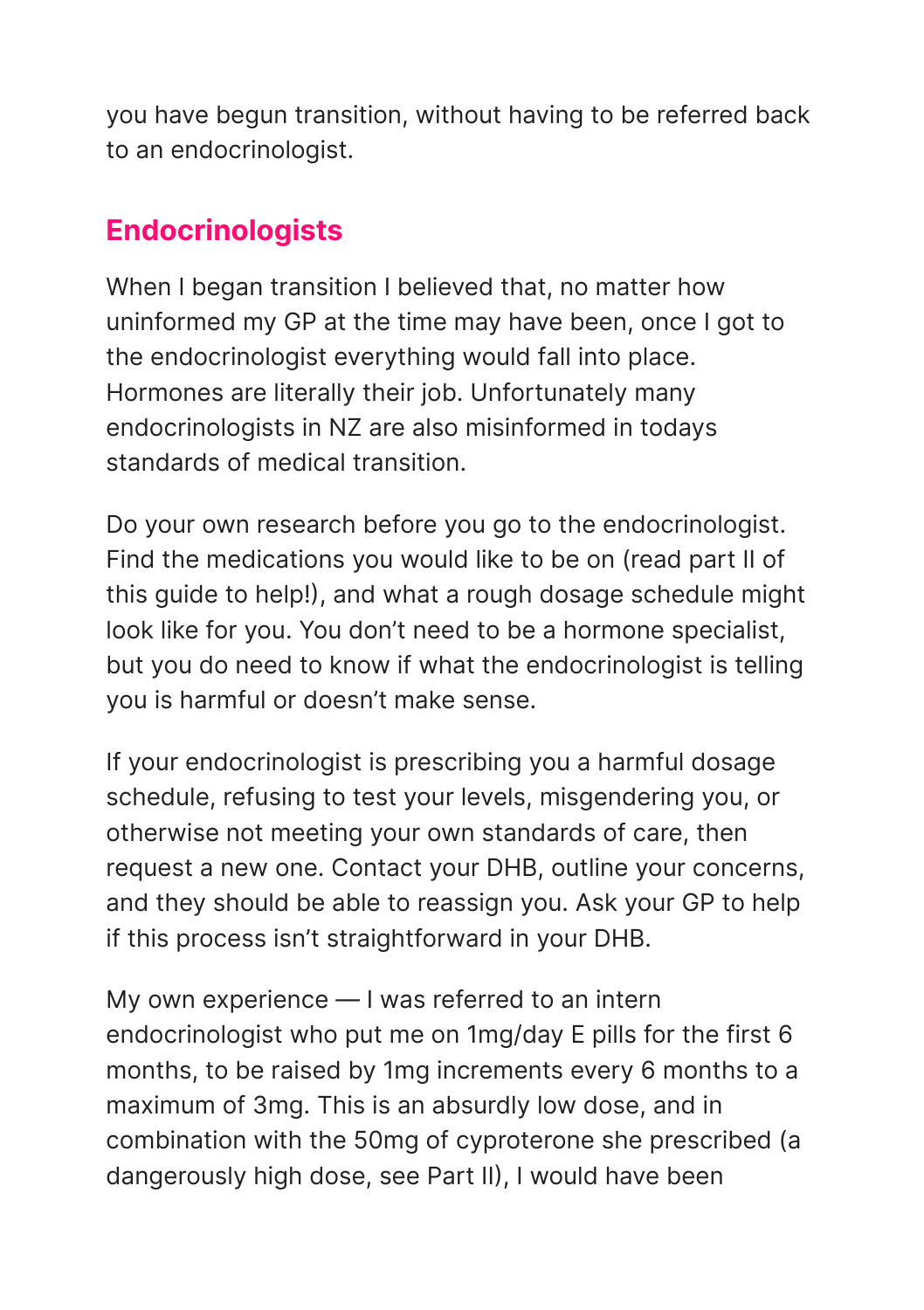effectively hormoneless for over a year. She also constantly misgendered me in written reports. I outlined my complaints to the DHB, and they reassigned me to a senior who was wonderful, and let me gradually up my dosage to a much more reasonable 6mg/day. If I hadn't done my own research and been my own advocate, I would have been stuck in transition limbo and my health would have been at risk.

#### **Psychologists**

If you're in a DHB that requires a letter of recommendation for HRT, you have two options. Option 1 is to wait until your DHB provides a psychologist to assess you. This could take 3-6+ months, and you will likely need at least 2 sessions. Part of this will be filling out a very extensive, mildly insulting questionnaire about your gender history, life experiences, and how you relate to being trans. Be honest in your responses, but also realise that many of the questions are based on a rigid and outdated understanding of what it means to be transgender.

Option 2 is for the impatient, getting a letter privately by seeing a psychologist yourself. Costs for this vary wildly, and some psychologists highly overcharge. If you're seeing a psychologist solely for an HRT letter (as opposed to ongoing support), ask them plainly what their process is and how much it will cost. You will again likely need 2 sessions or more, and most psychologists charge a fee for writing the letter itself as well. Don't be afraid to shop around.

If you do decide to go private, use the NZCCP database at nzccp.co.nz/for-the-public/find-a-clinical-psychologist to find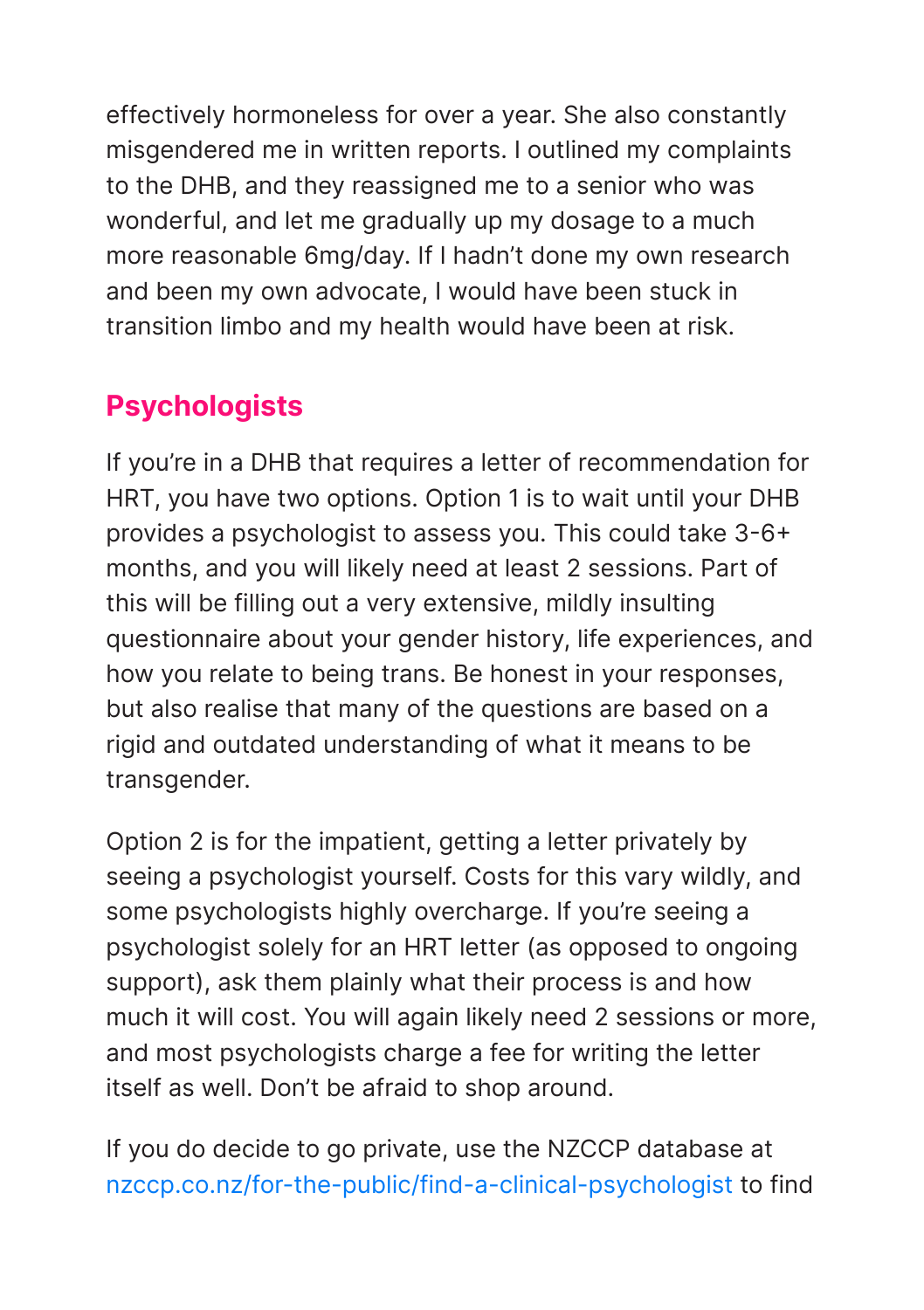a psychologist in your area that lists "transgender" as a speciality. The NZCCP is often a better resource than various community lists, which can be outdated.

I went the private route, and was quoted everywhere between \$750 for a psychologist I found on a community list, to the \$350 I ended up paying for 2 sessions and a small letter writing fee.

#### **Insurance**

All standard pathways to HRT in New Zealand are fully funded. However, some private health insurance companies like Southern Cross have recently begun covering HRT related costs, so if you are insured there is a chance you could get referred to an endocrinologist privately by your GP, have the costs covered, and reduce waiting times. Make sure you check the waiting times of private endocrinologists too though, as these can often be almost as long as the public route.

If you do wish to attempt going private with insurance, call your provider and try to get the claim pre-approved, as this is a murky area for many insurance companies and there could be teething issues.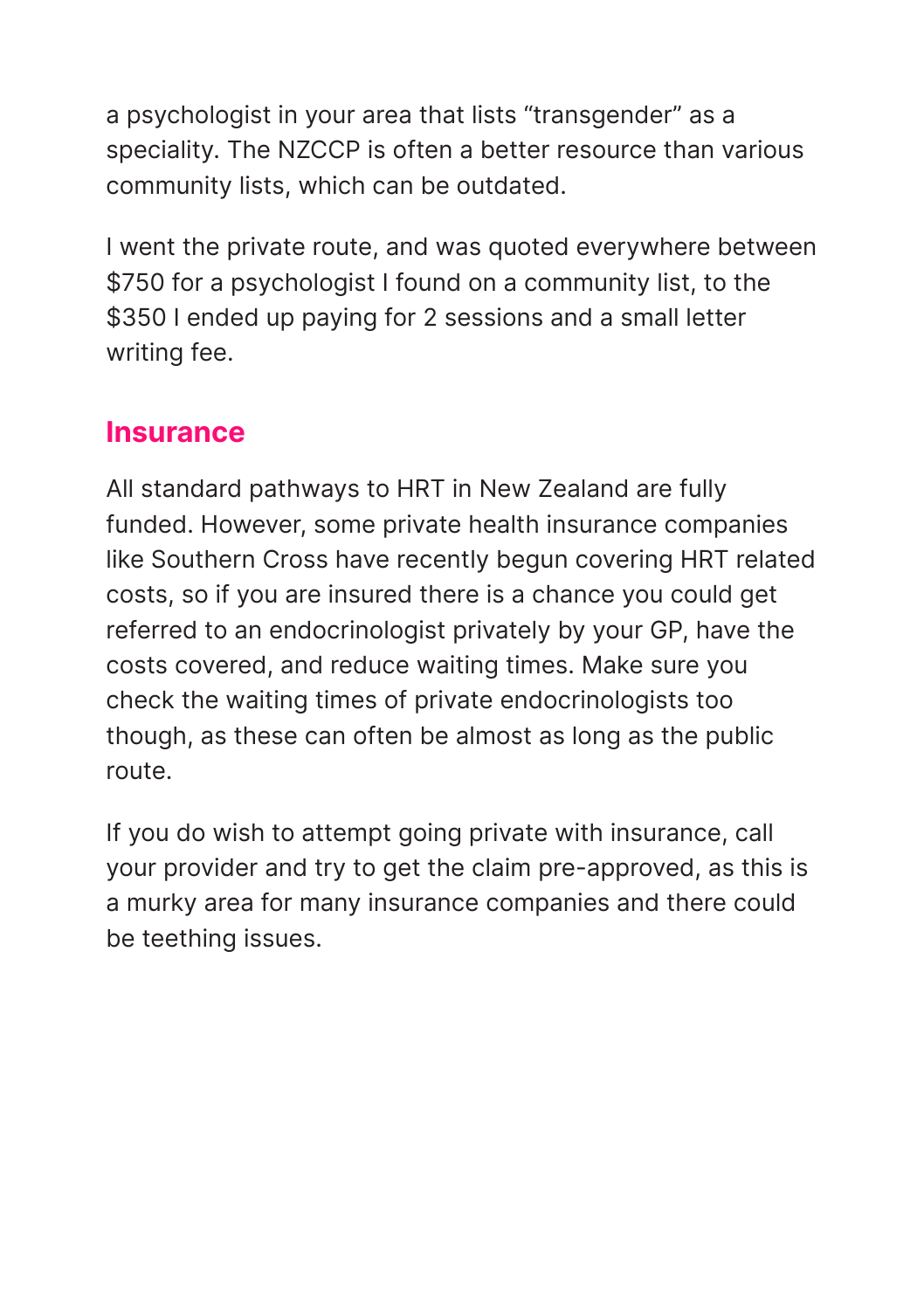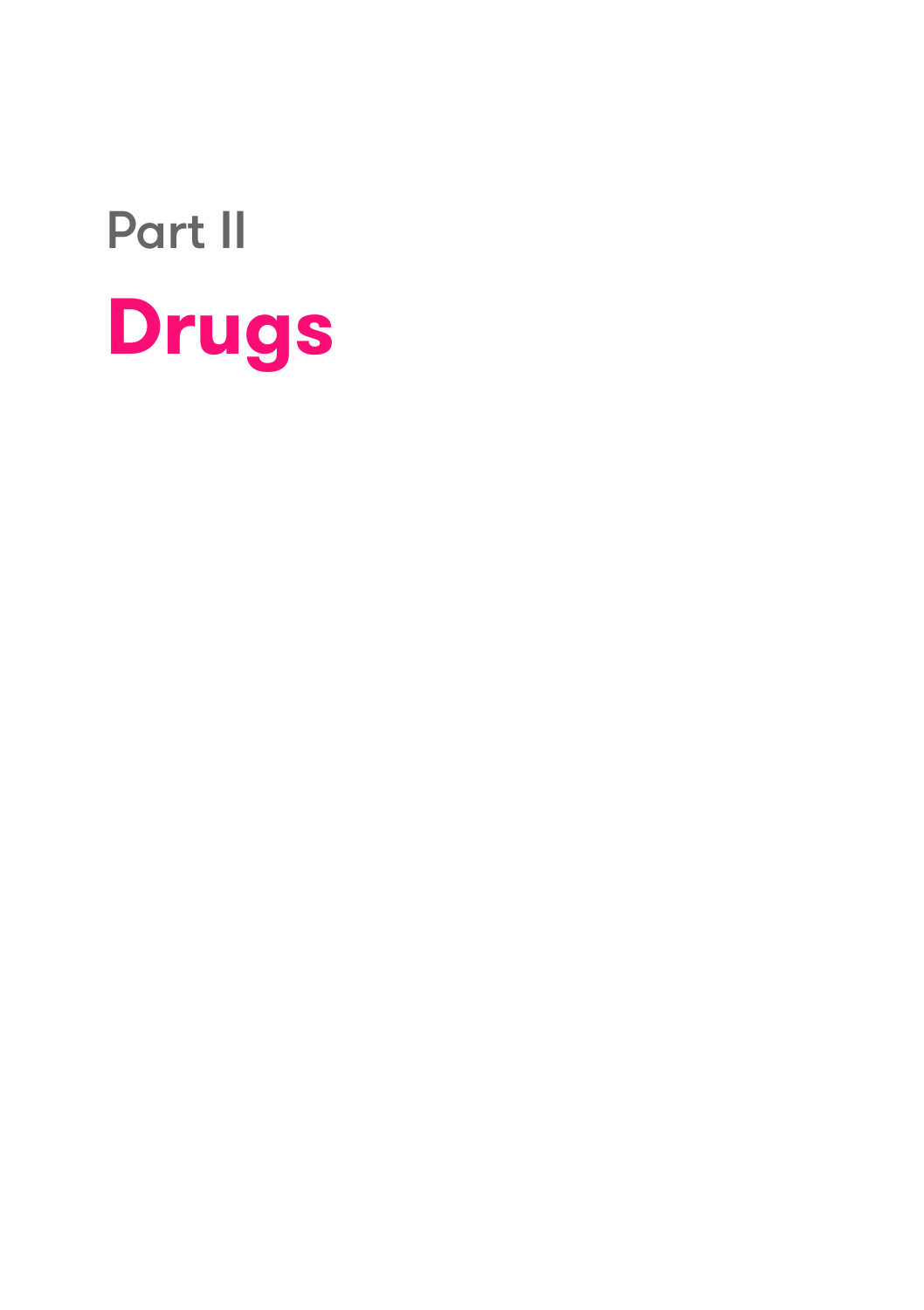Ahh drugs. If you choose to medically transition, you will be on some kind of hormone treatment for the rest of your life. And while you can always change your course later, it helps to be aware of your options and what you might like to take from the start. This is another area where being your own informed advocate is important.

#### **Patches and Pills**

The most exciting part of early medical transition, estrogen! There are 2 forms of publicly funded oestrogen in New Zealand, patches and pills. Both are effective. Pills tend to be slightly easier to get correct levels on, and patches are slightly gentler on the body.

The pills offered in New Zealand are Estradiol Valerate, which is about 2-3 times less potent (but equally effective) as the Estradiol Cypionate sometimes used overseas. Keep this in mind when comparing dosages in your own research.

Your prescription (and doctors) will say to take the pills orally. This is an option, but it has several drawbacks. Since you swallow the pills, they have to be processed by your liver, which puts it under a lot of strain. And since they are processed by your liver, you only absorb a fraction of the dose you've taken.

An alternative is to take the pills sublingually (absorbed under the tongue) or buccally (absorbed in the cheek). This allows them to be absorbed directly into your bloodstream, bypassing your liver and resulting in much higher levels for a given dose. The downside is that it also results in a much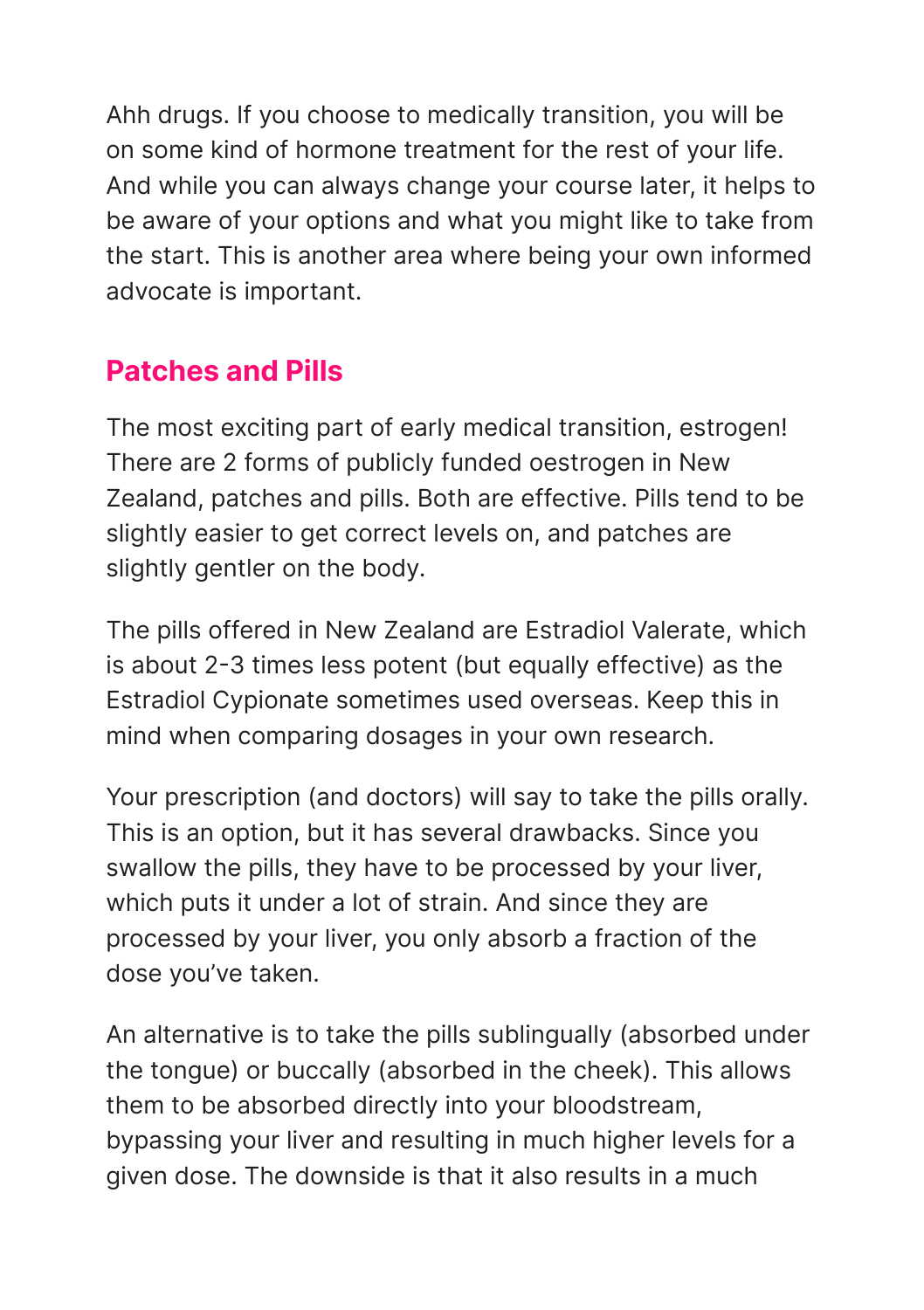shorter half life of the pills, so you should split your doses to be taken at least twice daily. If your doctor says that doing so is pointless or harmful, do your own research and feel free to ignore them. Both sublingual and buccal administration are safer than oral, and can result in much better outcomes for a given dose.

To take a pill sublingually or buccally, first split the pill either with a pill splitter or by biting it (I find it more convenient to just bite them in half once they're in my mouth). Either place it under the tongue, or down next to your gum in your cheek. Personally I much prefer the buccal method, because I can still talk, drink, etc while my pill is sitting there absorbing. When taking sublingually you should keep your tongue down and try not to swallow too much saliva, which renders your mouth quite useless.

#### **Cypro and Spiro**

Along with estrogen, you need a medication to suppress your testosterone, called an anti-androgen (AA). The two AAs offered in New Zealand are Spironolactone (spiro) and Cyproterone Acetate (cypro). Spiro is an older drug, and generally less effective. You will need higher dosages of it to effectively suppress your T, and it will make you pee like crazy. Unlike cypro it doesn't actually stop T from being produced, but instead stops it being absorbed, so it's also quite hard to test levels effectively.

The alternative is cypro. It is an incredibly potent drug, and very effective at completely nuking testosterone. The problem is the dosages it's often prescribed at by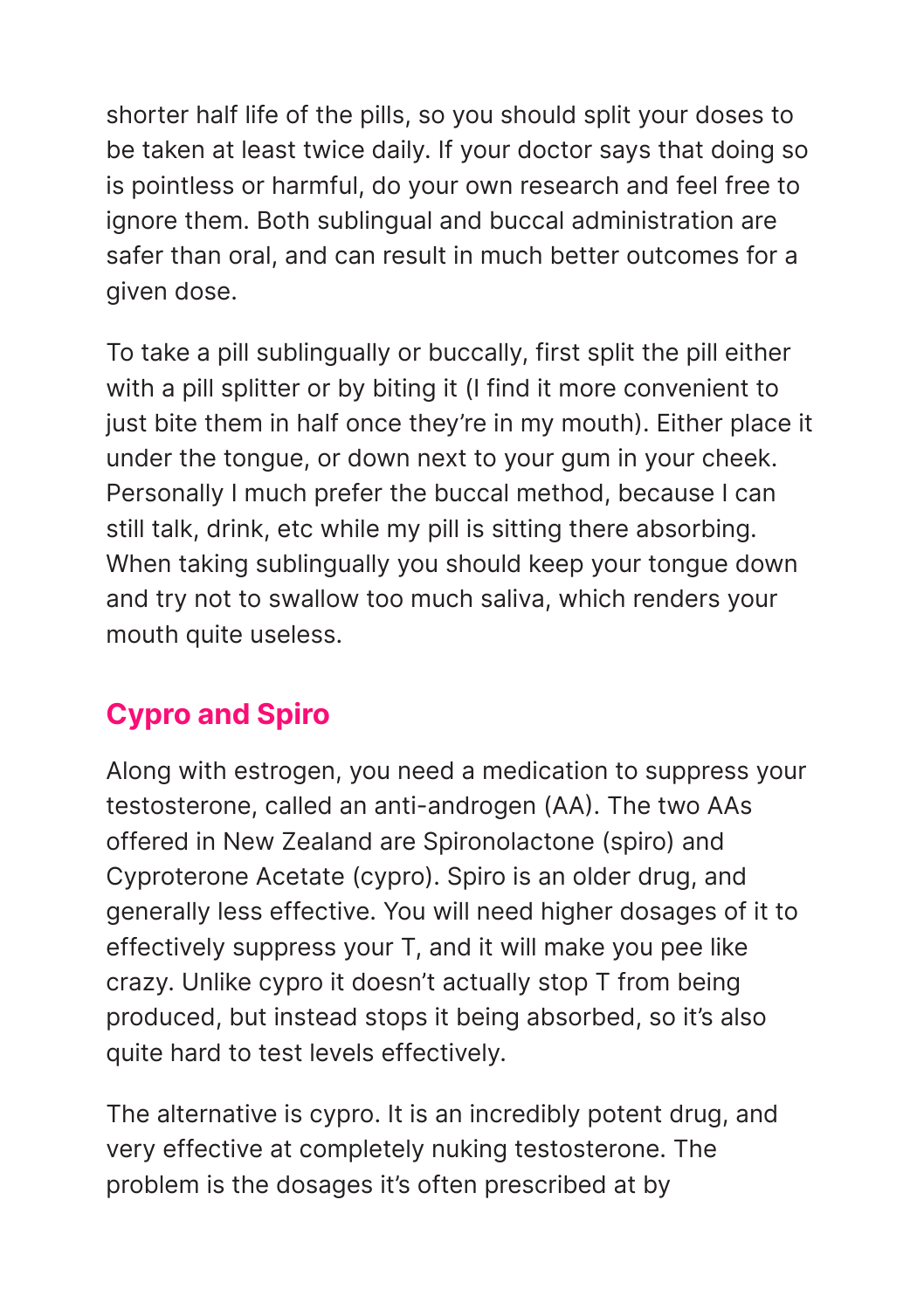endocrinologists in New Zealand. Myself and several other trans women I've spoken to have been prescribed doses of 50mg/day. This is a similar dose as used to treat prostate cancer, and has several very serious side effects. The first is mood. In the week I was on my 50mg/day dose of cypro I became almost suicidal. The second is prolactin levels. Cypro drastically raises prolactin in your body, and at such high doses can eventually become a significant risk factor for prolactinoma, a type of benign brain tumour.

I know, super scary stuff. The good news is that several studies have shown cypro doesn't get any more effective at blocking T beyond ~10mg/day. So as an absolute maximum you only need 12.5mg/day (a quarter of the 50mg tablets provided in NZ), and you could even take that every second day and still have strong T blocking effects. At those doses cypro is quite safe. If your endocrinologist refuses to lower your dose, they are pointlessly endangering your health. Split your pills yourself if you need to.

Once I lowered my own dose to 12.5mg/day my mood instantly improved, and my T was in perfect lower female ranges within a month. You should also take B12 when on cypro, since it is known to deplete the vitamin and B12 deficiency is also linked to low mood.

#### **Progesterone**

Despite what some GPs will tell you, progesterone is absolutely available in New Zealand and can absolutely be prescribed without intervention by the endocrine department. It's not funded, and depending on your dosage schedule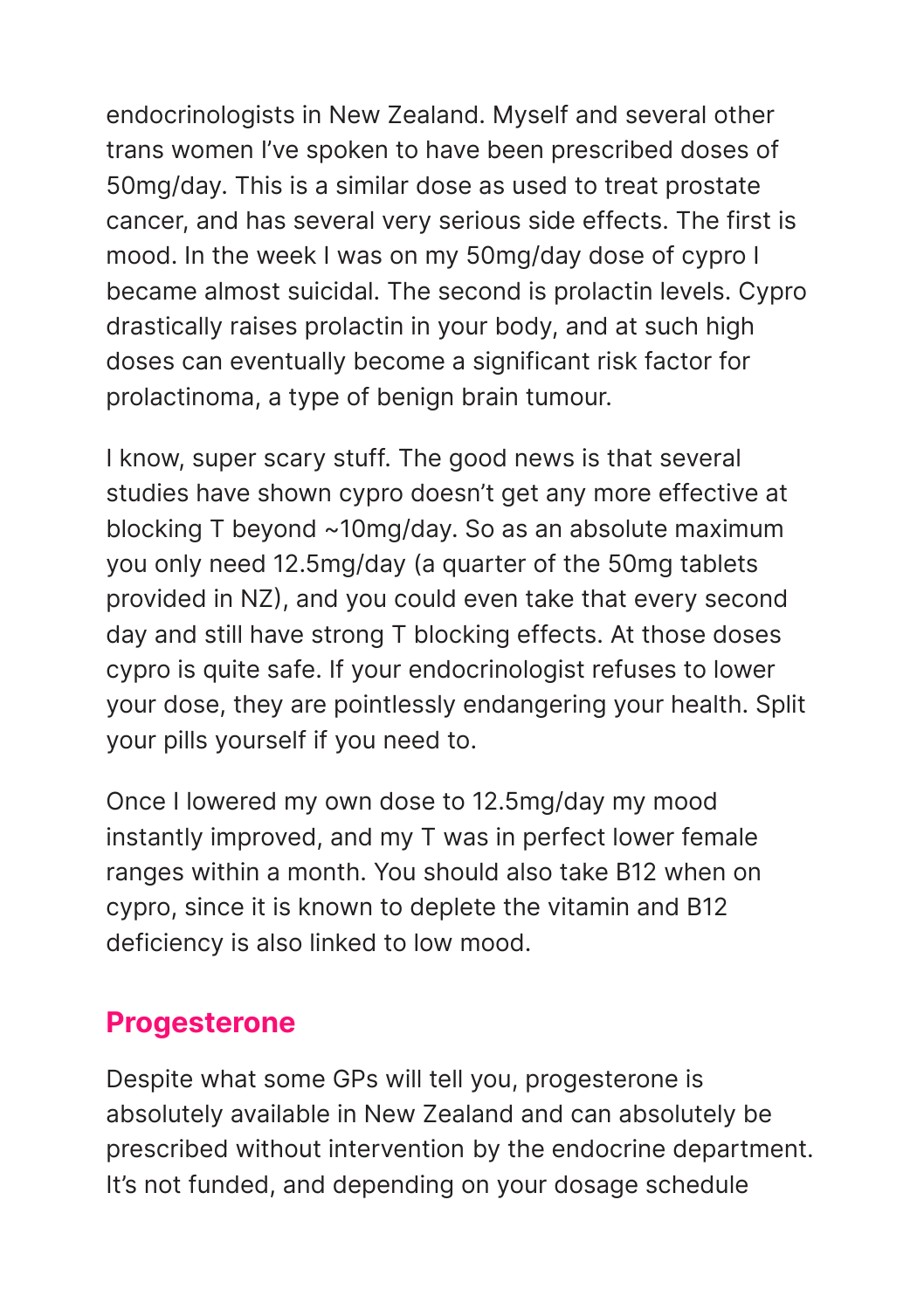could cost between \$30-60/month. The efficacy of progesterone is still debated, so do your own research to decide if it's something you would like to try.

Conventional wisdom says that you should wait until you are at 1 year HRT and tanner stage 4 of breast development before introducing progesterone to your HRT regimen, and your GP (if they are well informed) will likely enforce this.

If your GP refuses to believe you, your best course of action is again finding a better informed GP/endocrinologist and either switching to them or getting a note from them that you can provide your GP. Even anecdotes of other trans women that have been prescribed progesterone in NZ may help. I don't know why so many GPs aren't aware that progesterone is available and can be prescribed, but here we are.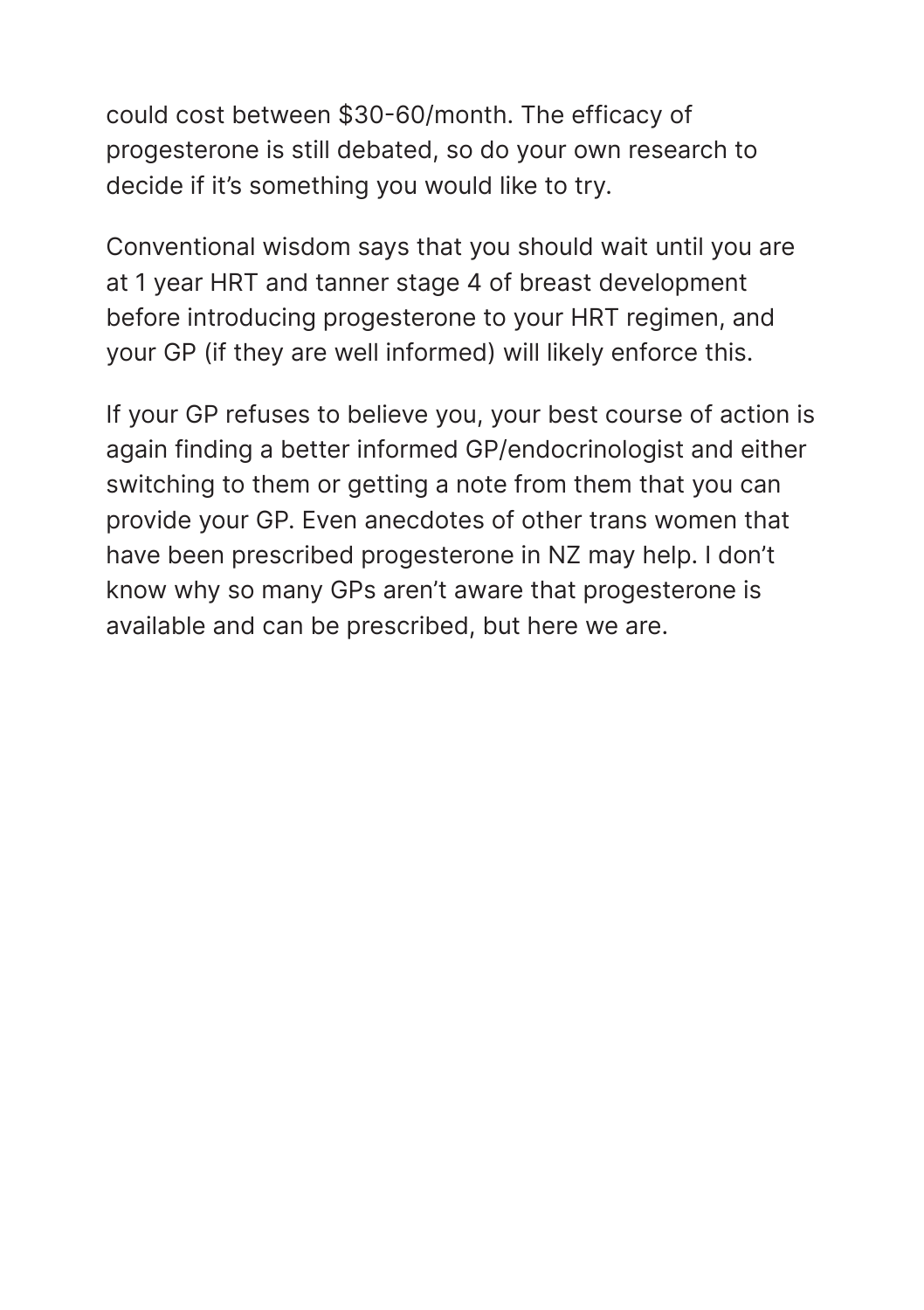# **Estrogen Injections**

### - By Ava Lawson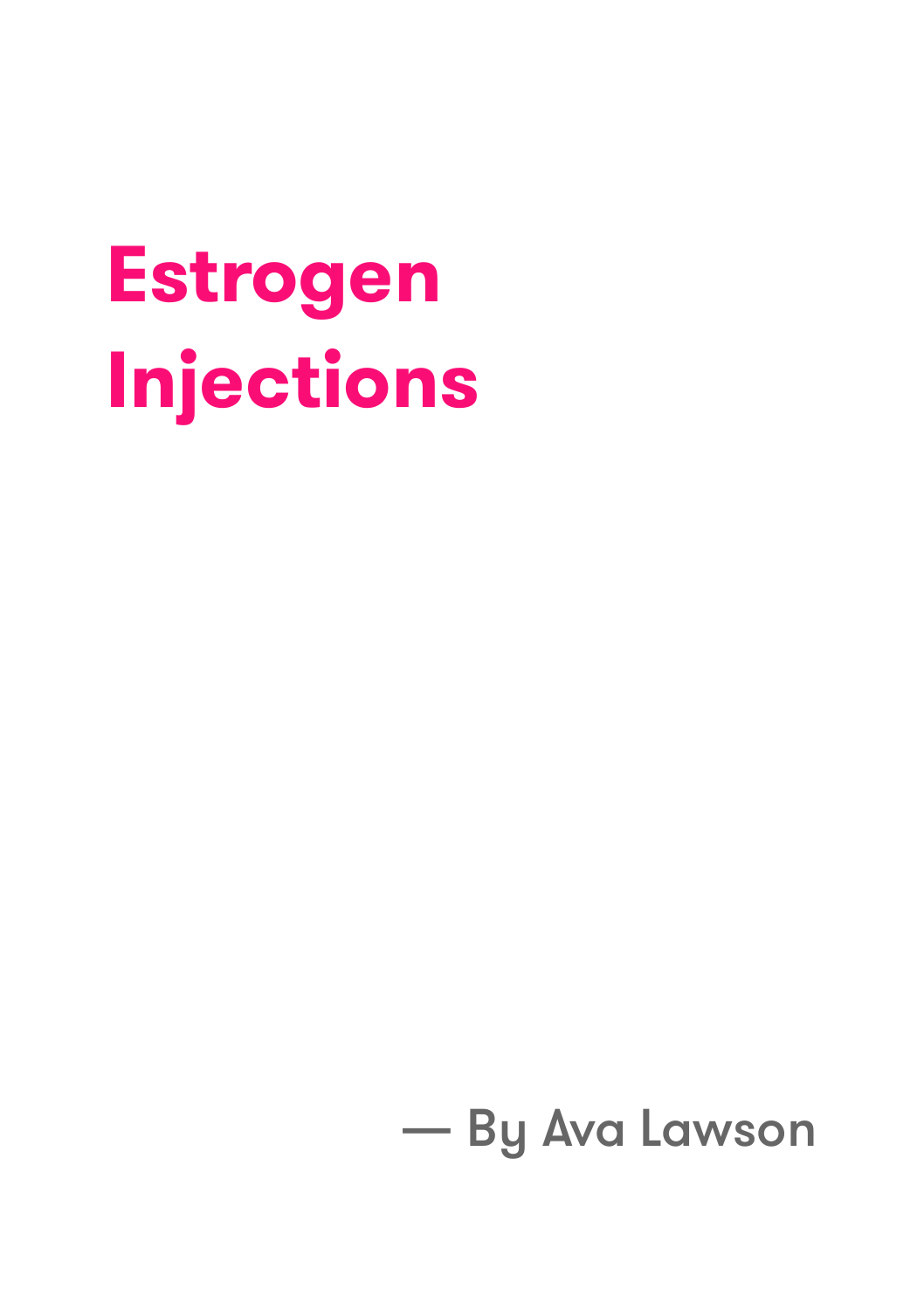First of all, this isn't medical advice and you should always consult your healthcare professional.

#### **The Basics**

Estrogen injections are one of the most effective forms of feminizing HRT. They bypass the skin barrier that patches face, and the risk factors and low absorption of oral pills. Estradiol Valerate (EV) is the most commonly used injectable estrogen and the only one available in New Zealand.

Injections aren't funded in NZ, but they can be prescribed by your doctor and bought directly from Optimus Health, a compounding pharmacy in Auckland. At the time of writing a 10ml vial of EV costs \$145 � GST, which depending on your dosage could last up to 6 months.

You should discuss dosages with your doctor, and try to find a rough equivalent to what you are currently on with pills or patches. A common starting dose is 4mg, or 0.2ml of the vials you buy from Optimus Health. Stick to your starting dose and cycle (see below) for 4-6 weeks, and get your levels tested right before your next injection. Getting your levels tested earlier than this can give inaccurate results.

#### **Injection Cycles**

EV is fully absorbed by your body after around 7 days, but you may be prescribed a 14 day injection cycle, as many doctors base their prescriptions on other hormones.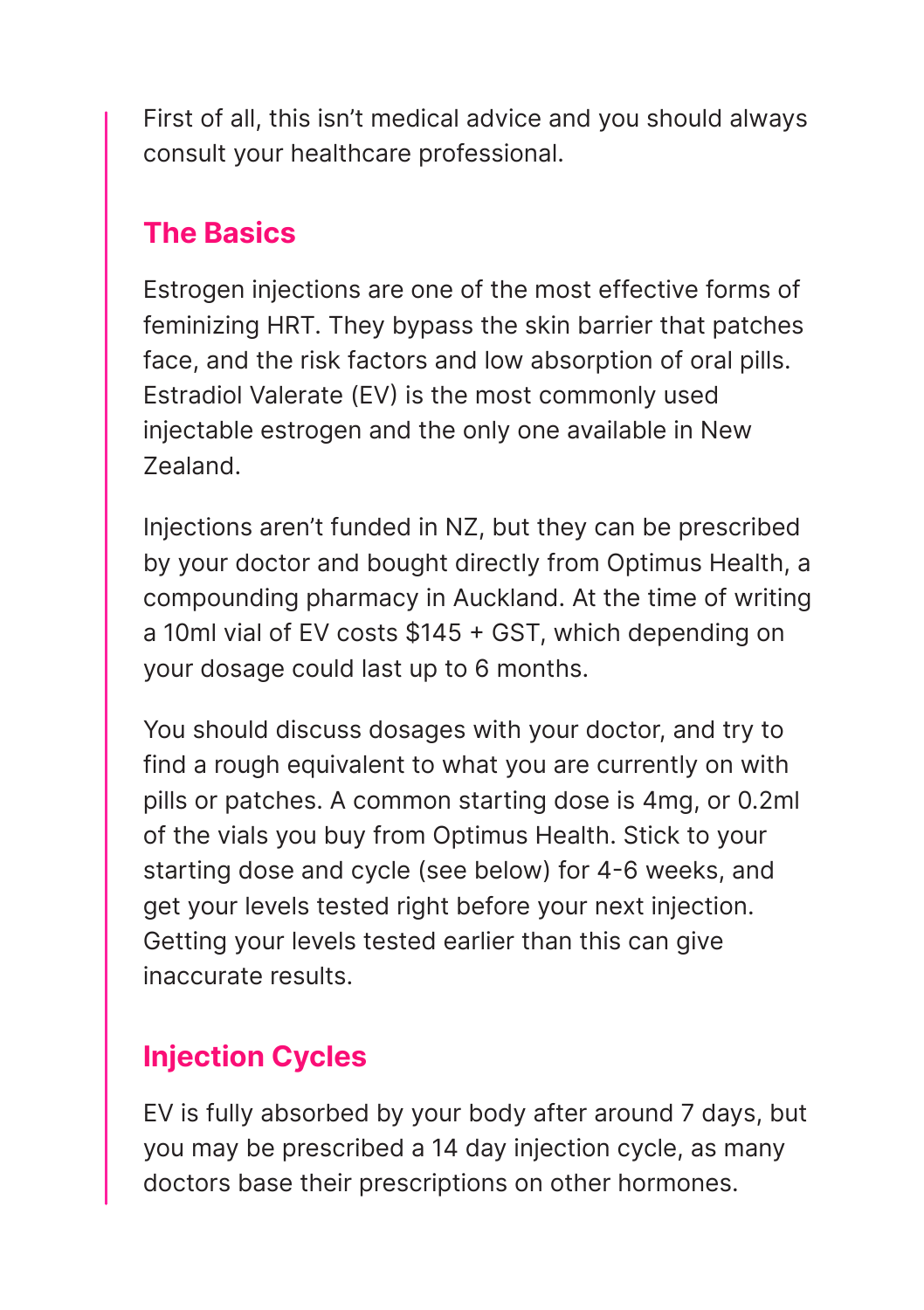Injecting EV every 14 days will leave you with extremely low estrogen levels for around a week, which can harm your transition and give you unpleasant menopause-like symptoms. Make sure you discuss this with your GP, and advocate for at least a 7-day cycle.

While a 7 day cycle is perfectly okay, I'm personally an advocate for 5-day cycles, which provide even more stable levels. A good approach is to try a 7-day cycle and track how you feel in the few days before your next injection. If you find yourself feeling dreadful, advocate for a shorter cycle.

You should test your levels as close as possible to your next dose (as with any form of HRT), to get your "trough level". This reading is very important in understanding how stable your levels are, and if your dose or schedule needs to be adjusted. If your trough level is lower than you'd like, try taking another test at 5-6 days into your cycle to see if you should shorten it, or raise your dose on your current cycle.

I'd personally advocate for shortening your cycle over raising your dose, because while you may get a higher peak level at the start of your cycle, your body will still absorb the estrogen at the same rate, and you may only be able to stretch out your trough level by a day at most even on a higher dose.

#### **Injecting**

When you get prescribed injections by your GP, you'll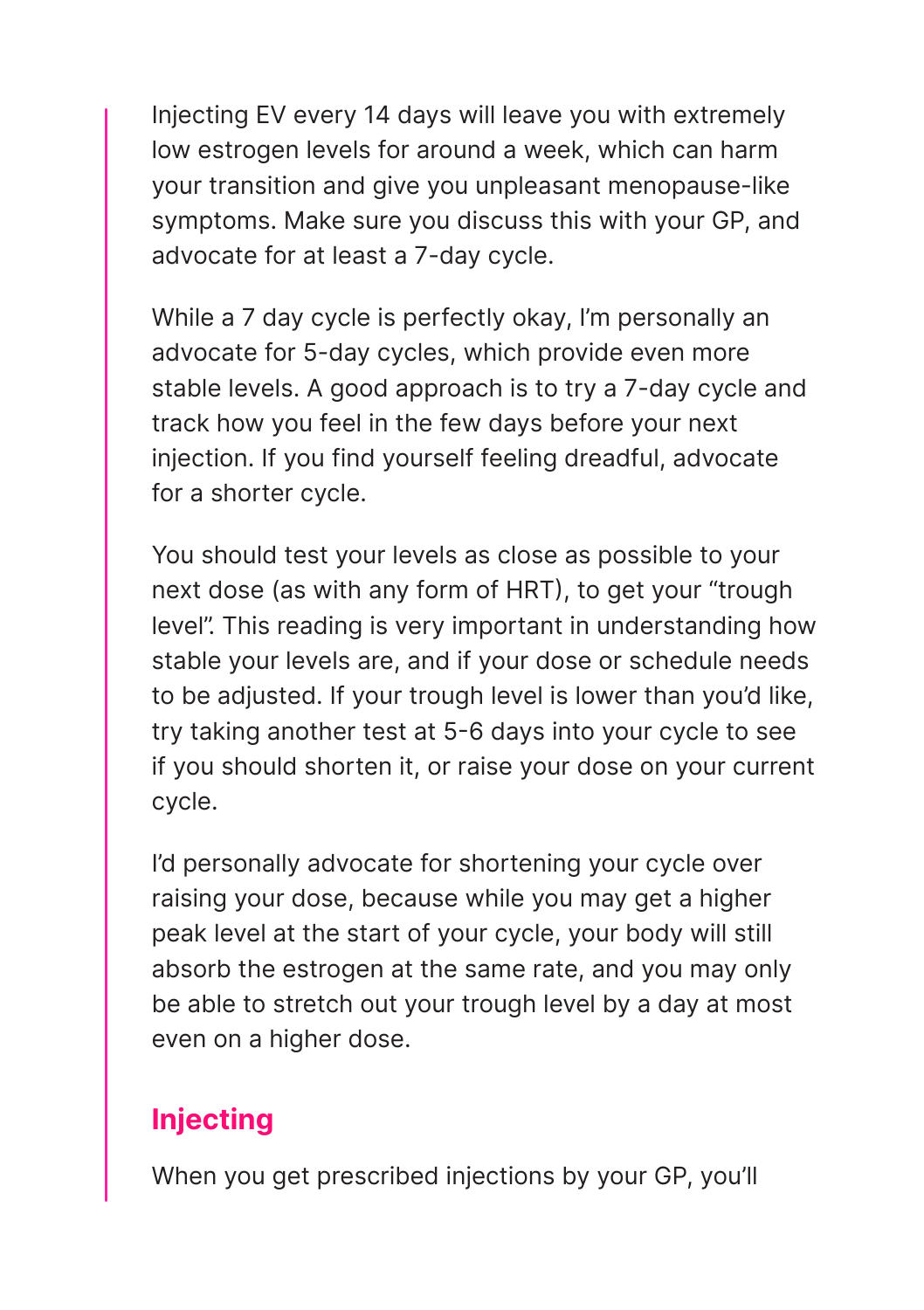need to make an appointment with a nurse to show you how to inject. They might be scary at first, but it really does get easier after you've done it a few times. I was nervous about my first injections, but they quickly became quick and mundane. They probably won't be as painful as you imagine either, there's a light pinch when the needle first breaks the skin, and then you're good.

#### **Equipment**

When switching to injections you'll need some equipment. The essentials are a syringe, a needle for drawing estrogen oil from the vial, a thinner needle for actually injecting, a sharps container for disposing of used needles, and alcohol pads for cleaning things. Your nurse might provide some or all of this when they teach you to inject. However, you should plan ahead to ensure you have the right bits for your preferred injection method.

Start with a 1ml syringe, which makes measuring your dose easier and reduces wastage. It's also nice to get a luer lok syringe (screw-on as opposed to slide-on) so there is zero chance of the needle slipping off the syringe while injecting.

For a drawing needle (to extract oil from the vial) I recommend a 21-22 gauge needle (usually 1 to 1.5 inches long), which will let you easily get the oil out easily without wearing down the rubber stopper on the vial too quickly. Side note on needle gauges: the lower the gauge number, the thicker the needle.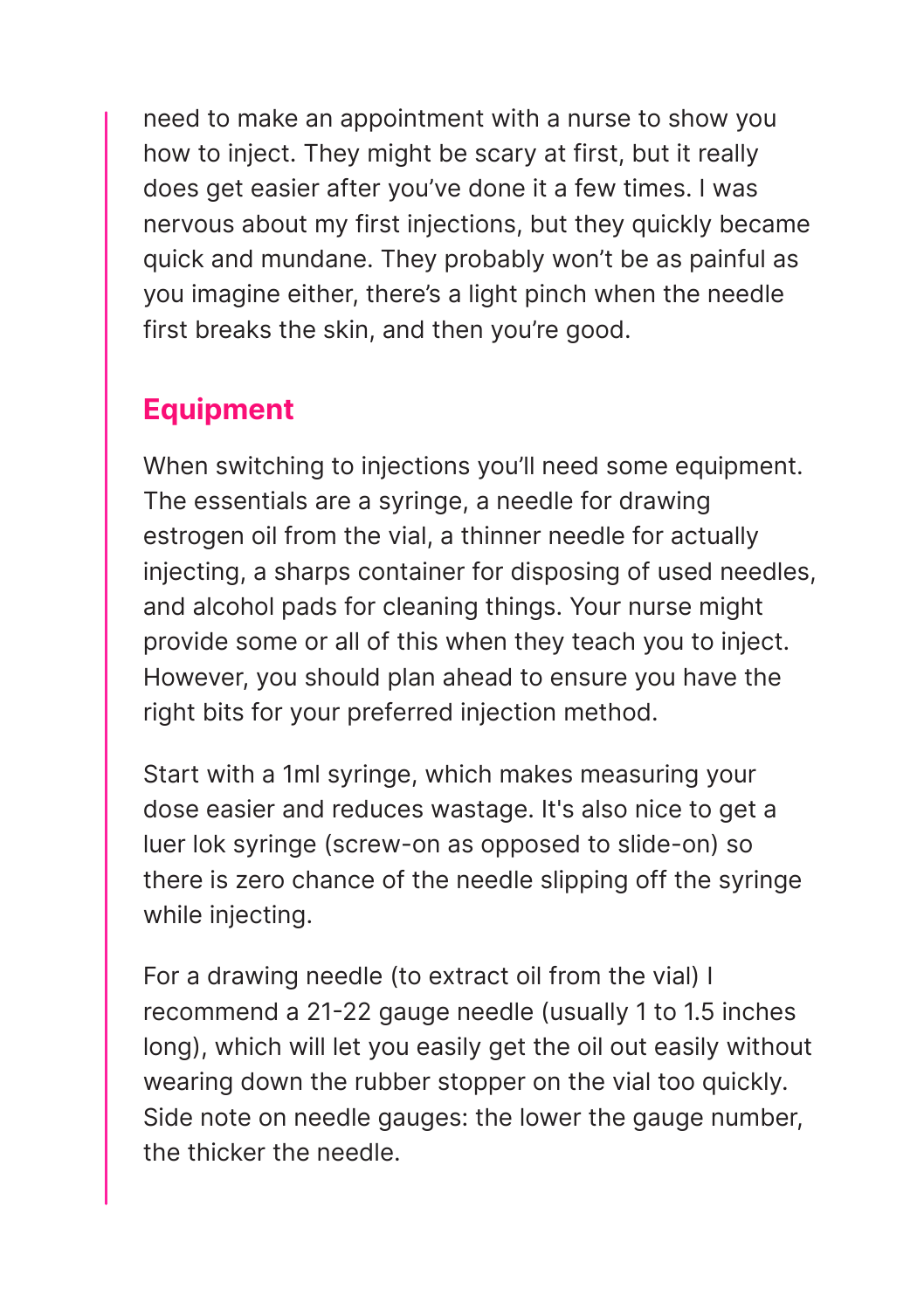The needle you use for injecting comes down to personal preference, but I'd recommend starting with a 25 gauge needle. A thicker gauge will make pushing oil through easier, but will hurt more to inject. Needle length depends on whether you're injecting intramuscularly or subcutaneously (see below).

Needles and syringes (sometimes called barrels) are always single-use, never reuse them. It's important to have a sharps container to dispose of them correctly. You can get sharps containers at most medical equipment stores, and the New Zealand Needle Exchange has a list of drop-off points for used needles on their website. The NZ Needle Exchange has stores where you can purchase all the equipment you need. They also provide a sharps container for free which is fantastic. I recommend the BD brand of needles and syringes.

#### **Subcutaneous vs Intramuscular Injections**

There are two ways you can inject your estrogen: Subcutaneously (SubQ) or Intramuscularly (IM). Which method you use is mostly down to personal preference, but make sure you make an informed decision and advocate for your best interests. Some GPs that mainly have experience with testosterone injections may say that you have to do IM injections for estrogen, which is false.

Many people, myself included, much prefer the SubQ method since the needles are much thinner and shorter (about 5/8 inch vs 1�1.5 inches) and you can inject anywhere there is enough fat to grab with two fingers.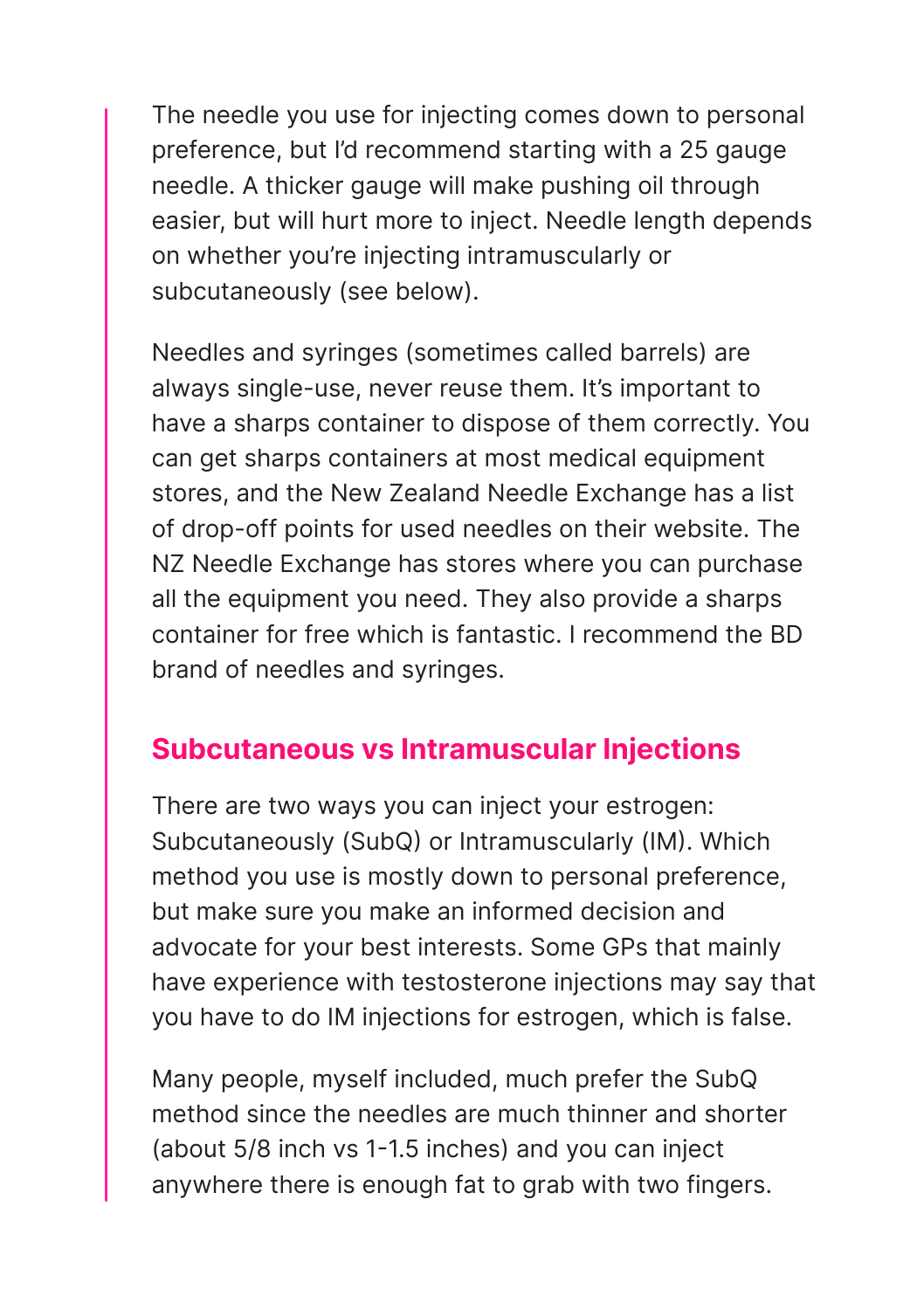The only thing to watch out for with SubQ injections is to inject perpendicular to your skin, since injecting too shallowly can cause irritation — a little trial and error is key here. Grabbing/lightly pinching the injection site with two fingers while you inject, then letting go of the skin after it's removed can help avoid oil leaking out, and also helps with injecting deep enough.

#### **Monotherapy**

The efficiency of injections make it possible to pursue monotherapy (suppressing testosterone with estrogen alone, without an AA medication). Monotherapy is safer than taking either of the two readily available antiandrogens in NZ (Cyproterone & Spironolactone), so if you'd like to pursue it can be worth the effort.

A trough level of at least 100-150 pg/ml should be enough to suppress testosterone without, though everyone responds to hormones differently, so make sure you tailor any HRT regimen to your own results. Testosterone spikes are most likely to happen at the end of your injection cycle, which is another reason to make sure you test trough levels.

Since it's difficult to know what your testosterone levels would be on monotherapy while still taking an AA, you should lower your dosage very gradually, and see how your body reacts. Halving your AA dosage after every blood test that shows T in female ranges is a reasonable approach to getting on monotherapy.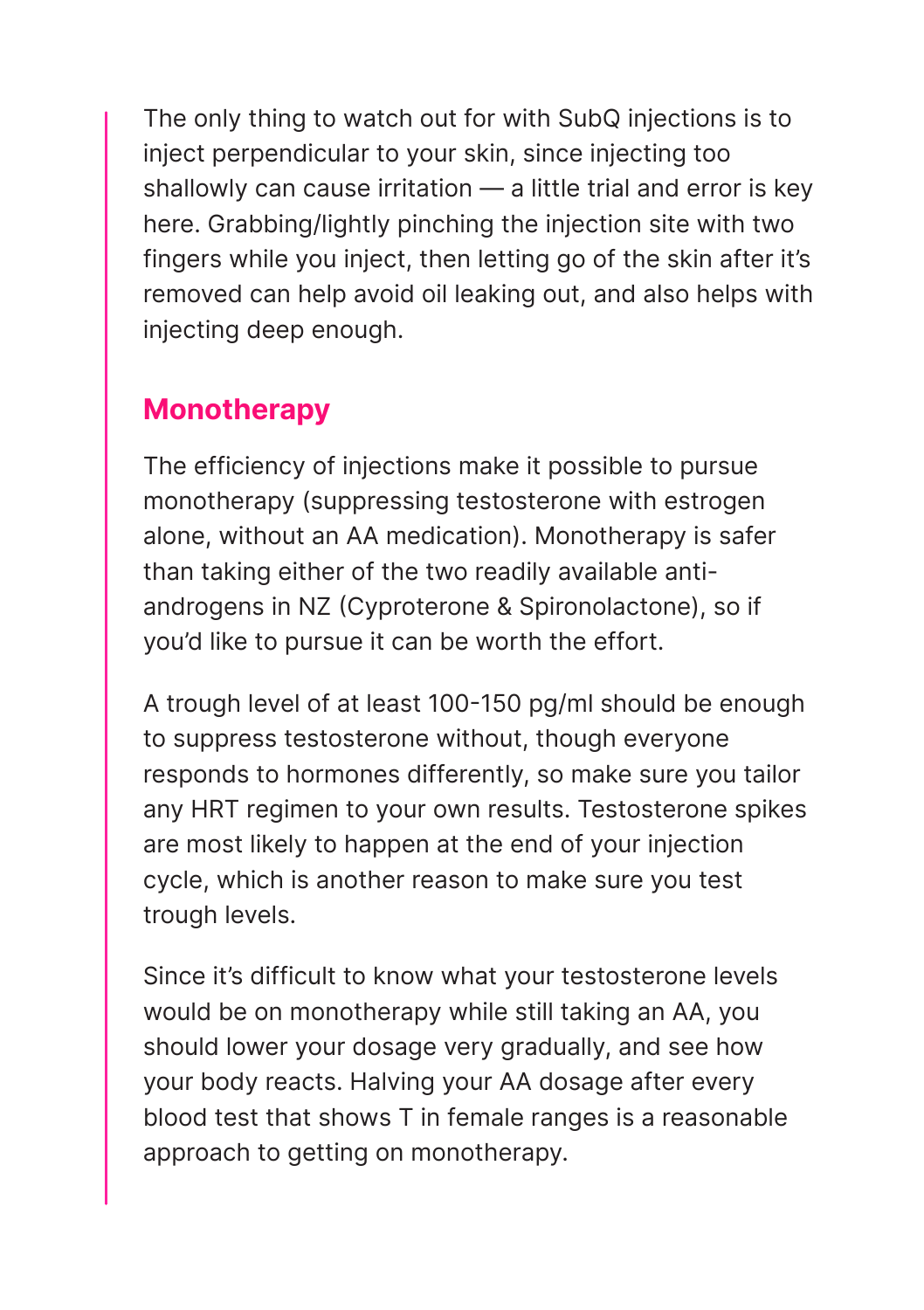#### **Dead-space**

Every syringe has an area at the top where oil gets trapped and can't be pushed through, even after the plunger is pushed all the way. In the case of my own BD 1ml luer lok syringe, after you've drawn the oil with the first needle, switched to the injection needle, and pushed all the air out, you'll see that the measured dose left in the syringe is about 0.05ml less than what you initially drew from the vial. To combat this, you can either purchase low dead-space syringes (expensive and not readily available in NZ as far as I know), or you can draw an extra 0.05ml from the vial (0.25ml total) so that once the air is pushed out of the injecting needle, you still have 0.2ml in the syringe when it's time to inject. This wasted oil will reduce the longevity of your vial slightly, but ensuring you are getting the correct dose each cycle is far more important.

The number of things to consider when looking into injections may seem daunting, but once you've begun it becomes second nature, and the benefits of having switched (for myself and many others) far outweigh any hassle of doing so. I genuinely feel that my transition didn't properly begin until I started injections. Things are changing for the better (both physically and mentally) faster than I thought possible, and I hope others can experience that too. The more we educate our providers on the safety and benefits of injections, and share our knowledge and experiences with each other, the better chance we have of bringing this powerful form of HRT into mainstream transgender healthcare in New Zealand.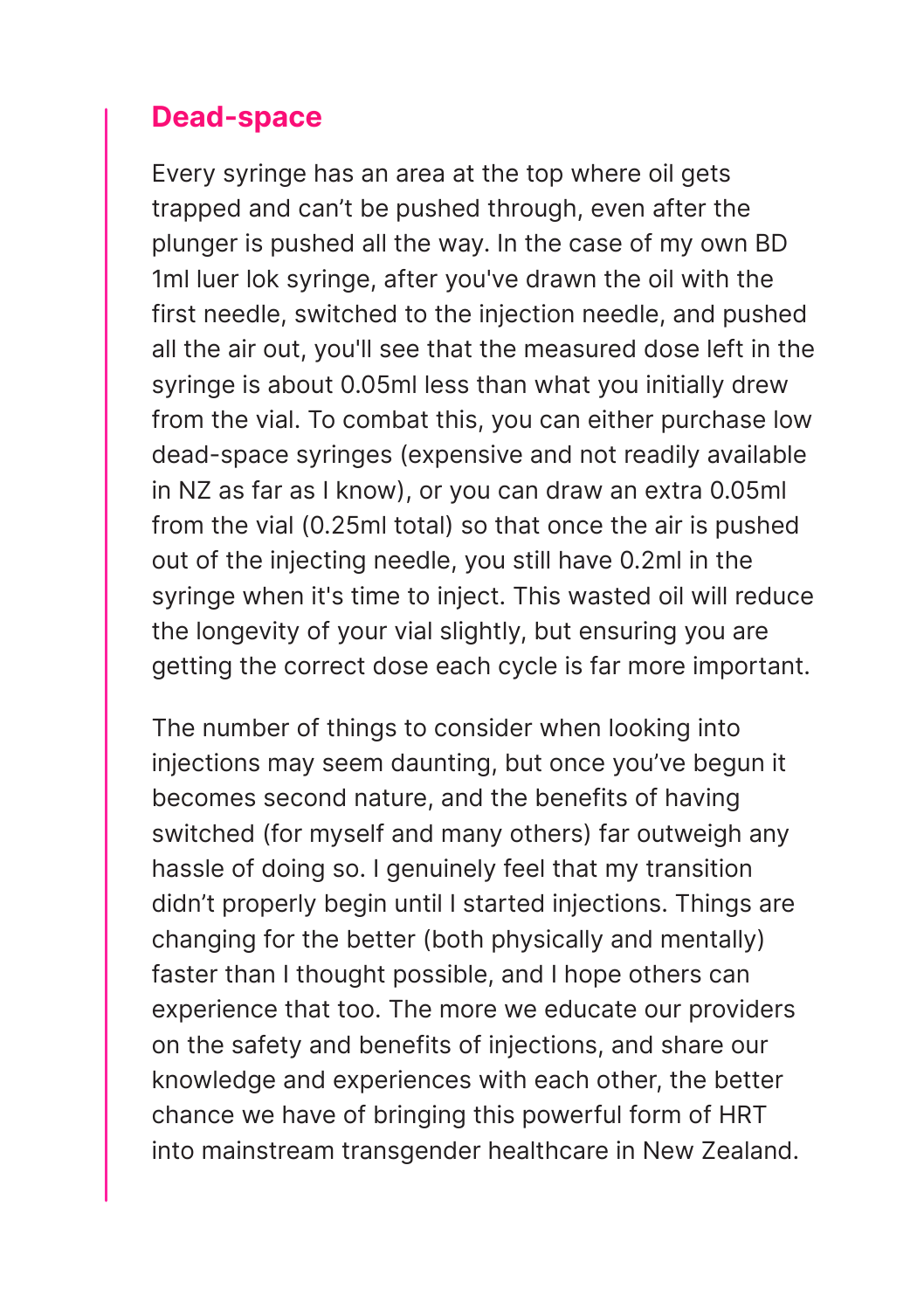### Part III **The Rest**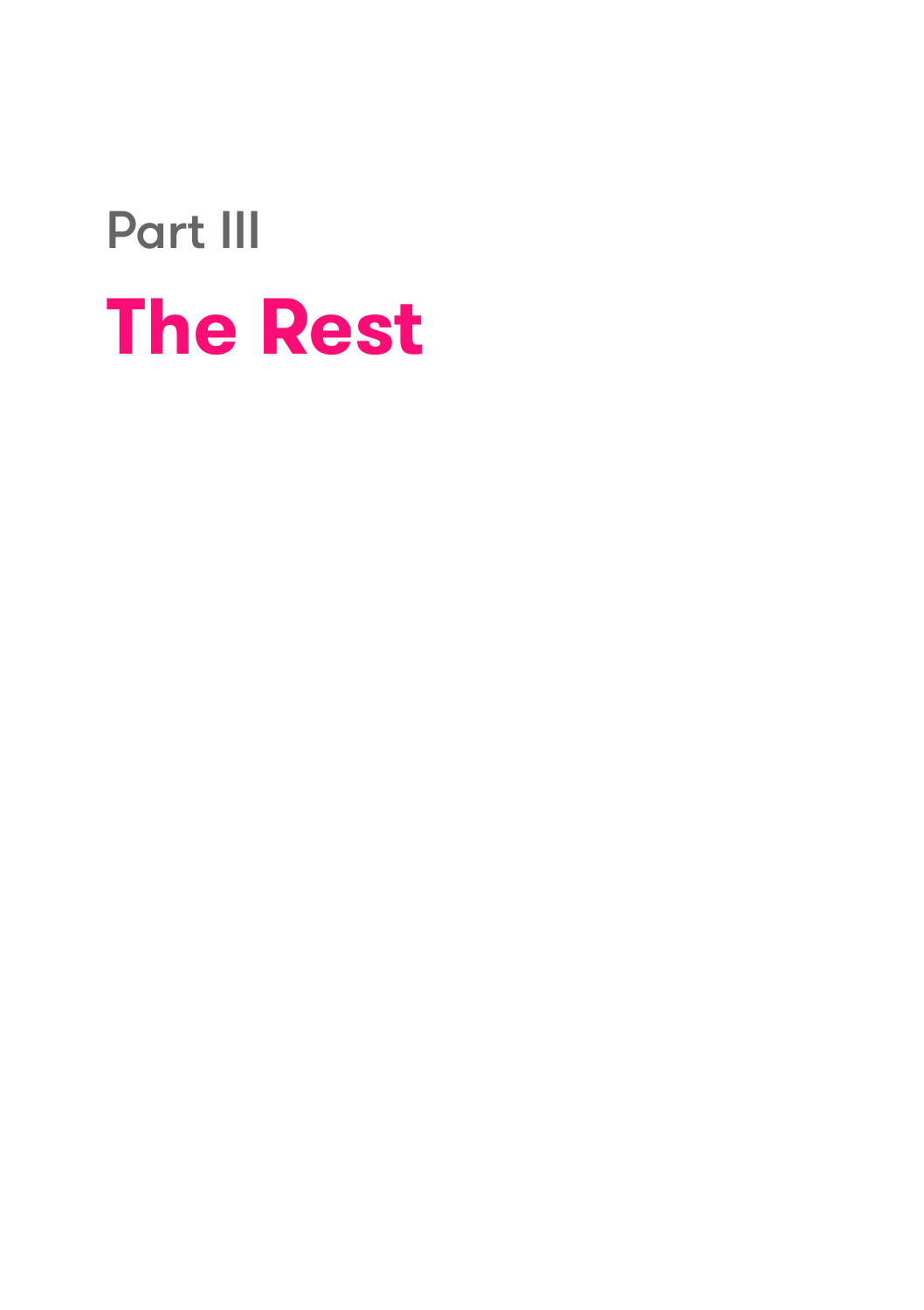There is a lot more to transition than just medication and doctors. Everyone's transition looks different, and there's no single pathway or set of steps I could possibly outline. These are just a few steps you might be interested in taking outside of medical transition.

#### **Name and gender changes**

Legally changing your name and/or gender marker in New Zealand is thankfully quite easy. You can change your legal name and update documents like your license and passport with just a few forms, some money, and a statuary declaration.

The best resource for information on updating your legal identity is naming.nz, which has walkthroughs and documents for every step of the process. Other than for updating your birth certificate, you do not need a certain standard of medical transition in order to update your name or gender marker. You do not need to be on HRT for a certain period of time, or be full time presenting as your gender. You only need to assert that you have "taken steps in transition and identify as {name}/{gender}".

The basic process for updating your name and gender looks like this:

1. Apply for a legal name change with the department of Births, Deaths, and Marriages. Naming NZ has links to the forms you need to fill out. You will also need certified copies of several identity documents, and a statuary declaration stating your gender and new name. It costs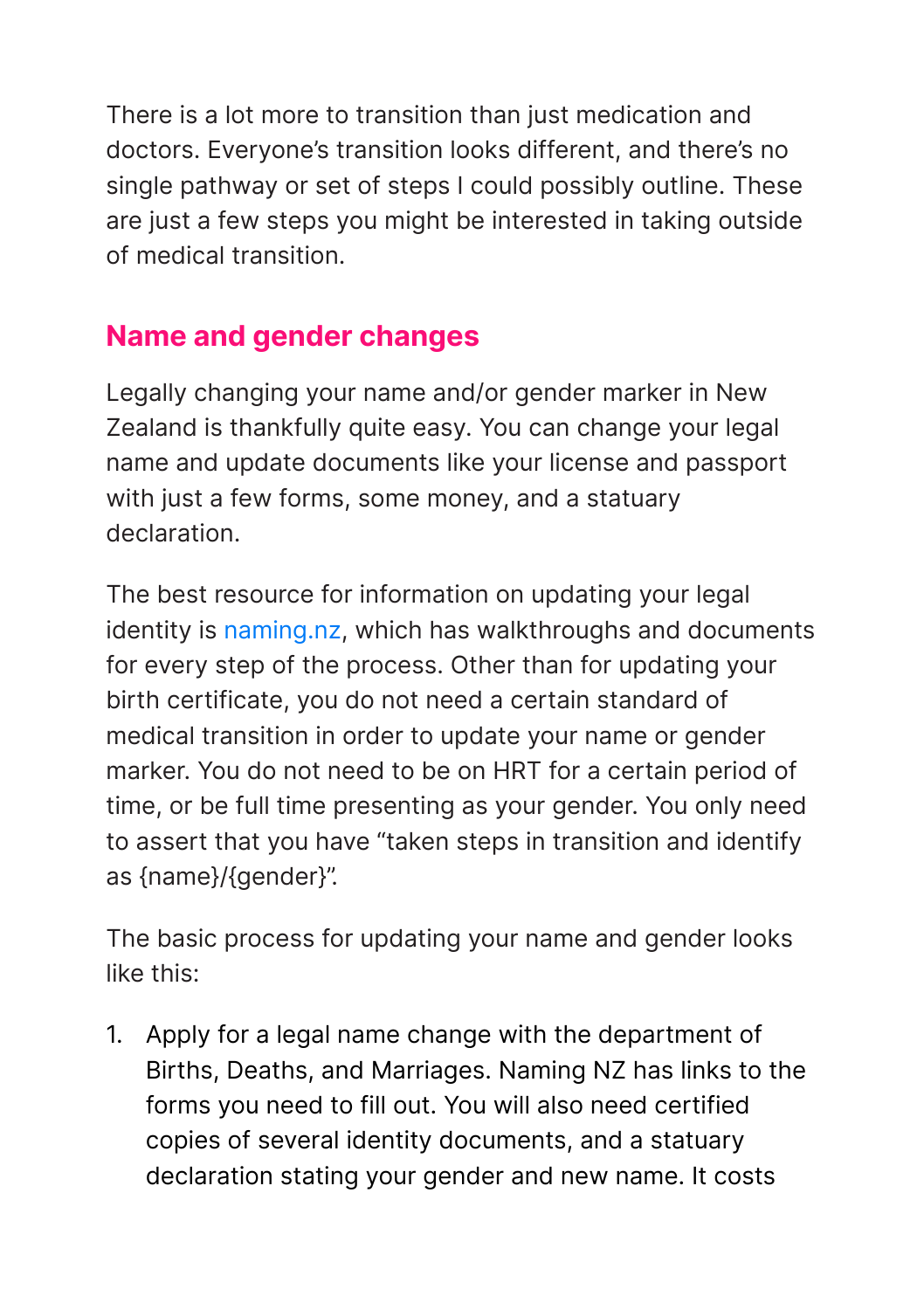\$170 to file, and an additional \$33 for a copy of your name change certificate, which you will need in order to update other documents. It takes around 2 weeks to process.

- 2. Once you have a legal name change, you can update your license, passport, and any other documents you need to. Naming NZ is again the best place for walkthroughs of these processes, most will need a simple form and evidence of your name change.
- 3. Getting a new birth certificate is a much more involved process, and will need some standard of medical transition. This doesn't necessarily mean gender affirming surgery, but it will almost certainly require being on HRT for a period of time. It is done through family court, and has several costs involved.

#### **Voice training**

Unfortunately transfeminine HRT has no effect on our voices. But a passing female voice (if that is your goal) is completely achievable through training. It is a long and often disheartening process, but with practice your new voice will become natural, and you might even find you lose the ability to drop down into your old voice as your muscles adapt.

While it is possible to train your voice on your own, if you can I would highly recommend finding a voice coach who has experience specifically with feminising the voice for trans people. Your voice is an incredibly complex instrument, and having professional guidance and feedback along the way is invaluable.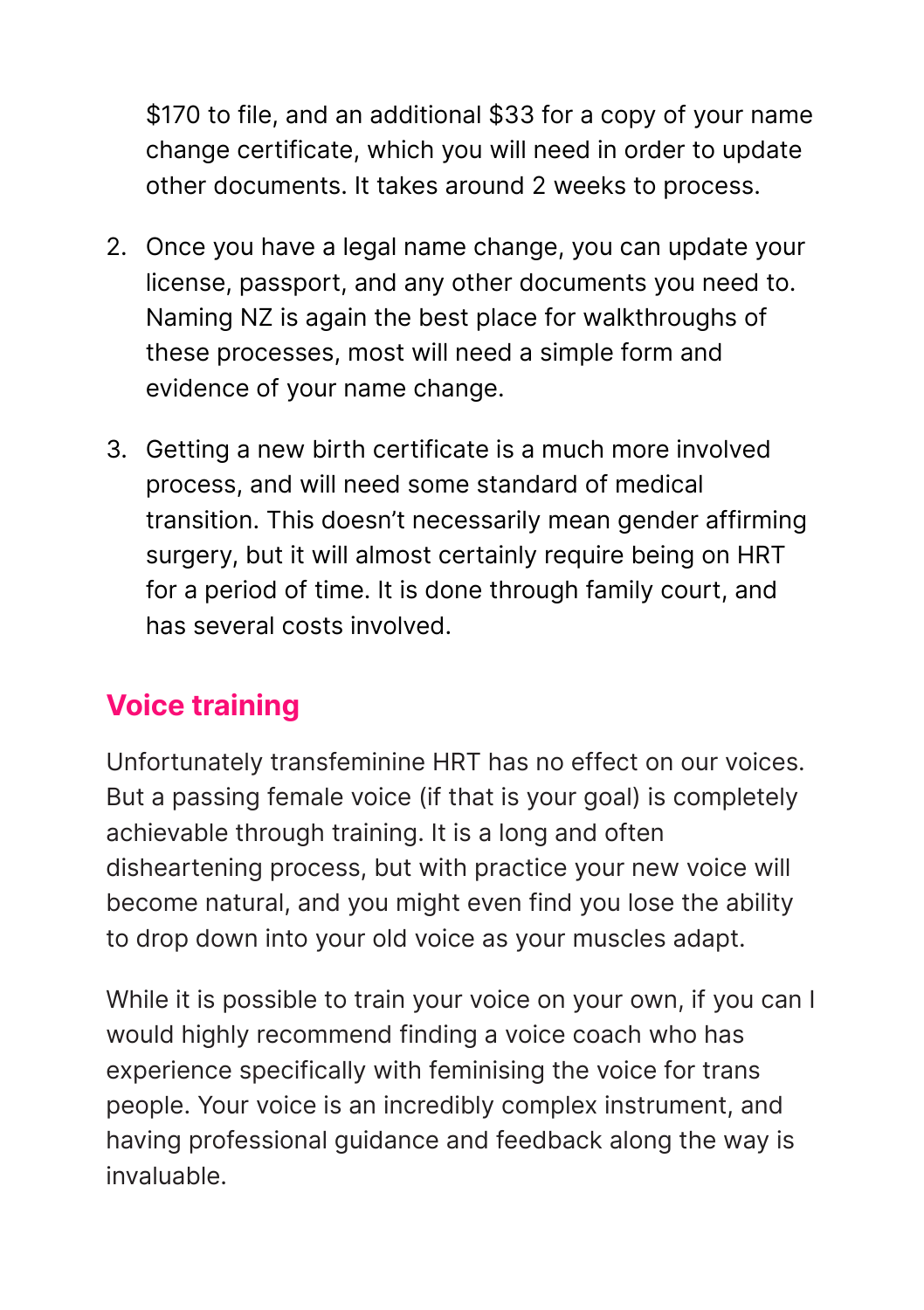There are some funded options for voice training in NZ, though you will find more expertise and diverse options overseas with remote lessons. If you do wish to try the funded route, your best option is talking to your GP about what the process is in your DHB. It will often involve a referral to WINZ, who are known to not always be the best when dealing with trans care. Be prepared to advocate for what you need.

There are several private options overseas for voice training. I personally went with The Voice Lab in Chicago, and did my lessons over Zoom. They are specialists in both trans and traditional voice training (singing etc), and were absolutely delightful to deal with. My teacher was incredible, and I have a voice I am mostly happy with after ~6 months of weekly lessons. Lesson costs vary depending on the teacher you parter with, mine were about \$65/lesson.

#### **Surgeries**

Unfortunately the landscape for gender affirming surgery in New Zealand is pretty dire, and most trans women end up paying out of pocket for any surgeries they may want overseas.

There are no surgeons in NZ that offer FFS (Facial Feminisation Surgery), and it can cost upwards of \$40-60k+ to do this overseas. As you are dealing with your face, I'd highly recommend not bargain hunting for an FFS surgeon. One of the most highly regarded FFS surgeries in the world is Facial Team in Spain, they're known for producing natural results (in their own words, "feminisation not beautification").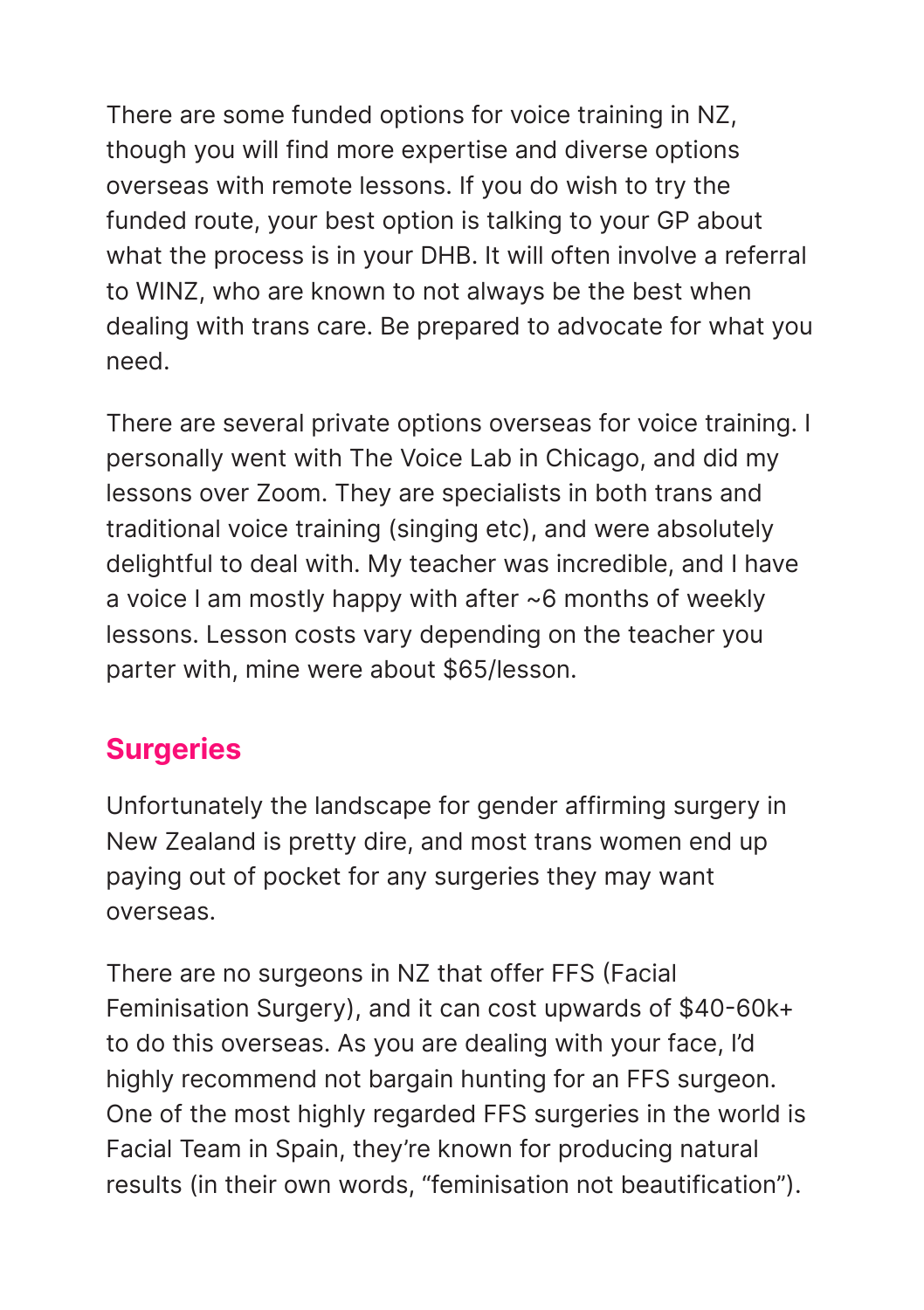This is where I will probably go if I ever win the lottery.

There is a waiting list for publicly funded GRS (Gender/Genital Reassignment Surgery, or bottom surgery) in New Zealand. Unfortunately it's very, very long. If you got on the list today current wait times are around 12-15 years, which is at least better than the 60-100 years it was a while ago. It's always subject to change, and we can only hope it improves with more funding in future. To get on the waitlist you need to have been on HRT for 1 year, and then it's just a simple health questionnaire from your GP to apply.

Most of the best options for private GRS surgeons are in Thailand, which at least is relatively close by for us. Deciding on a GRS surgeon is a very personal choice, and you're best to do your own research and contact several surgeons to compare their results and processes. Again this is a huge change that will be with you for life, take your time in making decisions. Costs will range from \$15k-\$20k+, not including transport and accommodation.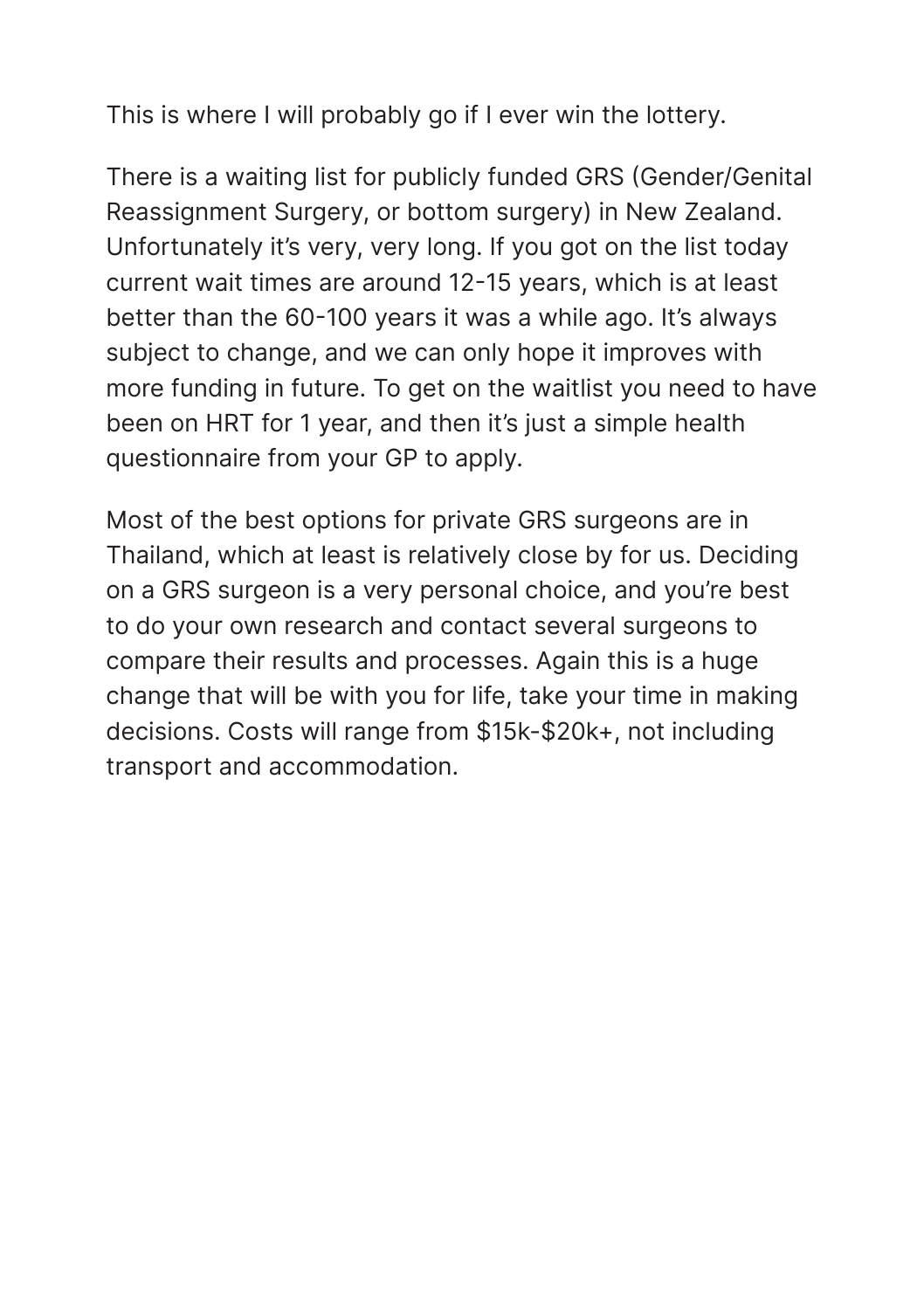## Part IV **Additional Resources**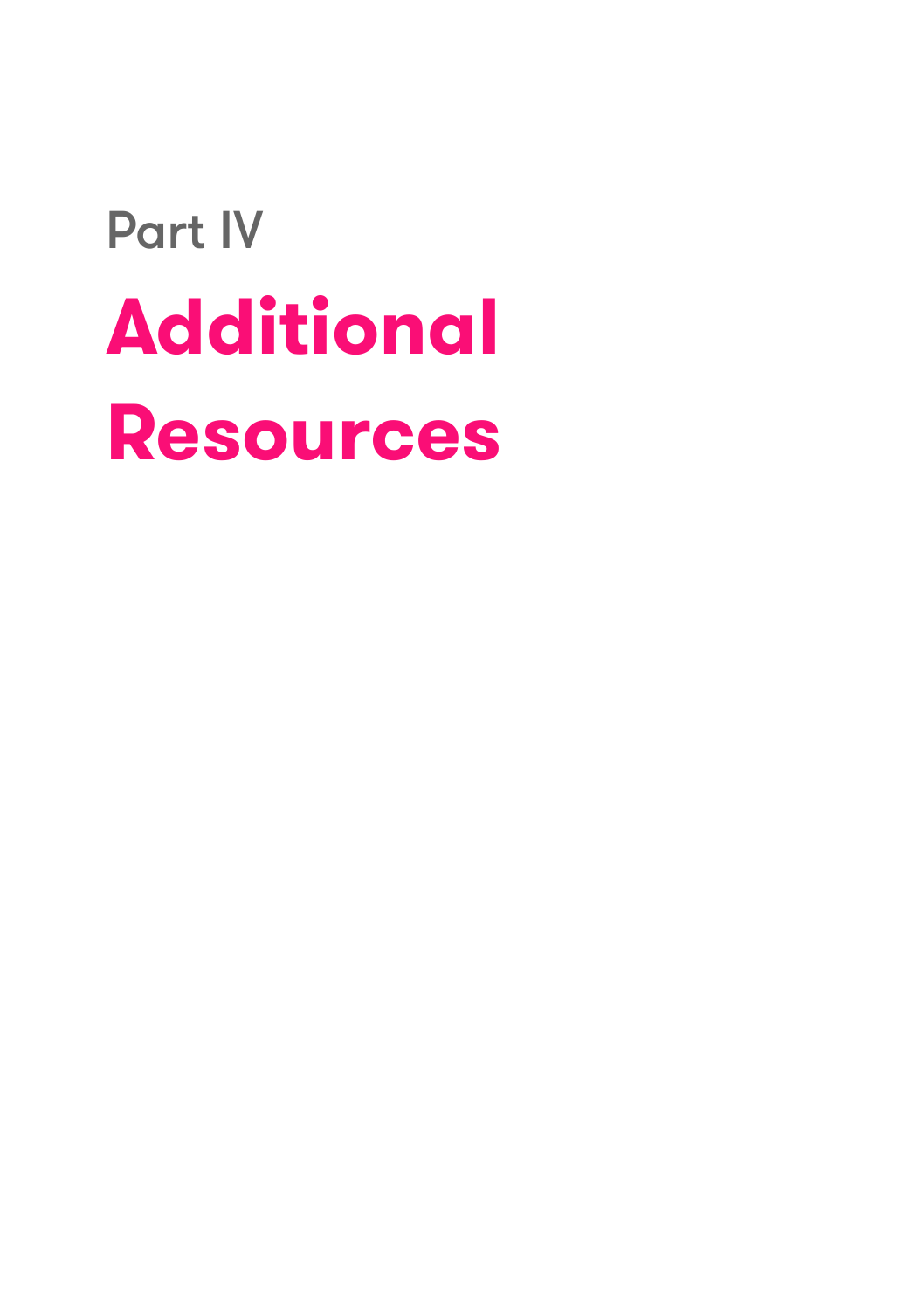This list is by no means exhaustive, but these are some of the better known support groups and resources you might find helpful during your transition in New Zealand.

#### **National support services**

**Outline** outline.org.nz Free counselling and peer support service for the LGBTQ+ community.

**Inside Out** insideout.org.nz National support service for LGTBQ+ youth.

#### **Regional support services**

**Tranzform** tranzform.org.nz Wellington based support group for trans identified individuals between the ages of 15-30.

**Rainbow Youth**

ry.org.nz Auckland based support organisation for LGBTQ+ youth.

**QTopia**

#### qtopia.org.nz

Cantebury based support organisation for LGBTQ+ individuals.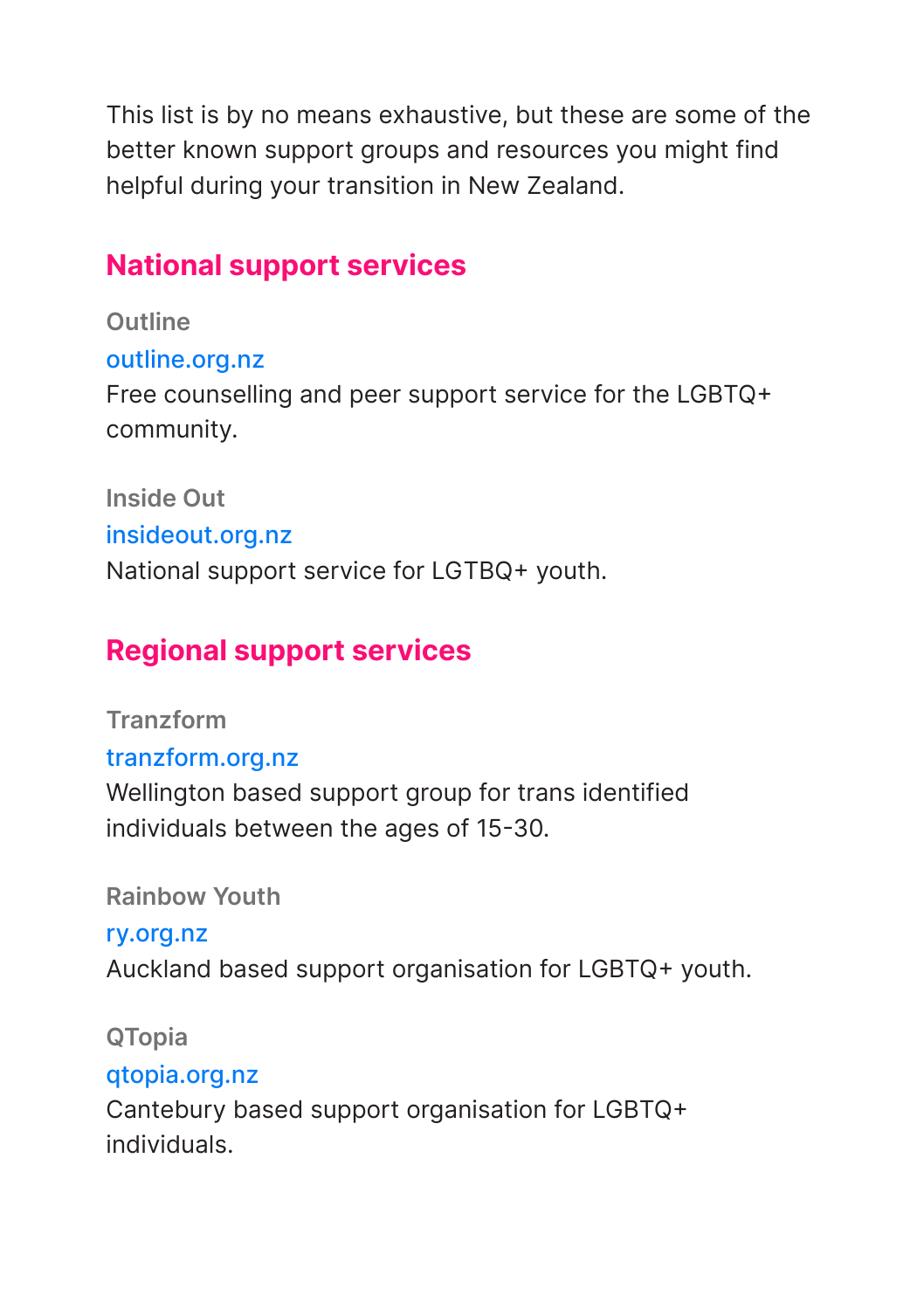#### **Resources**

#### **Naming NZ**

#### naming.nz

Resources and guides to help update your name and other legal documents.

#### **NZCCP**

#### nzccp.co.nz/for-the-public/find-a-clinical-psychologist National database of psychologists, searchable by speciality. Great for finding a trans specialist near you.

#### **Gender Minorities**

#### genderminorities.com

National transgender organisation with extensive information and resources. They are also able to offer guidance and help for navigating the health system in NZ.

#### **PATHA**

#### patha.nz

The Professional Association for Transgender Health Aotearoa is the body that governs trans care in NZ.

#### **WPATH Standards of Care**

#### wpath.org/publications/soc

WPATH (World Professional Association for Transgender Health) is the international professional body for transgender health, and their standards are what most health practitioners should be aware of and follow. They can be an excellent resource if your GP/Endocrinologist is misinformed about something